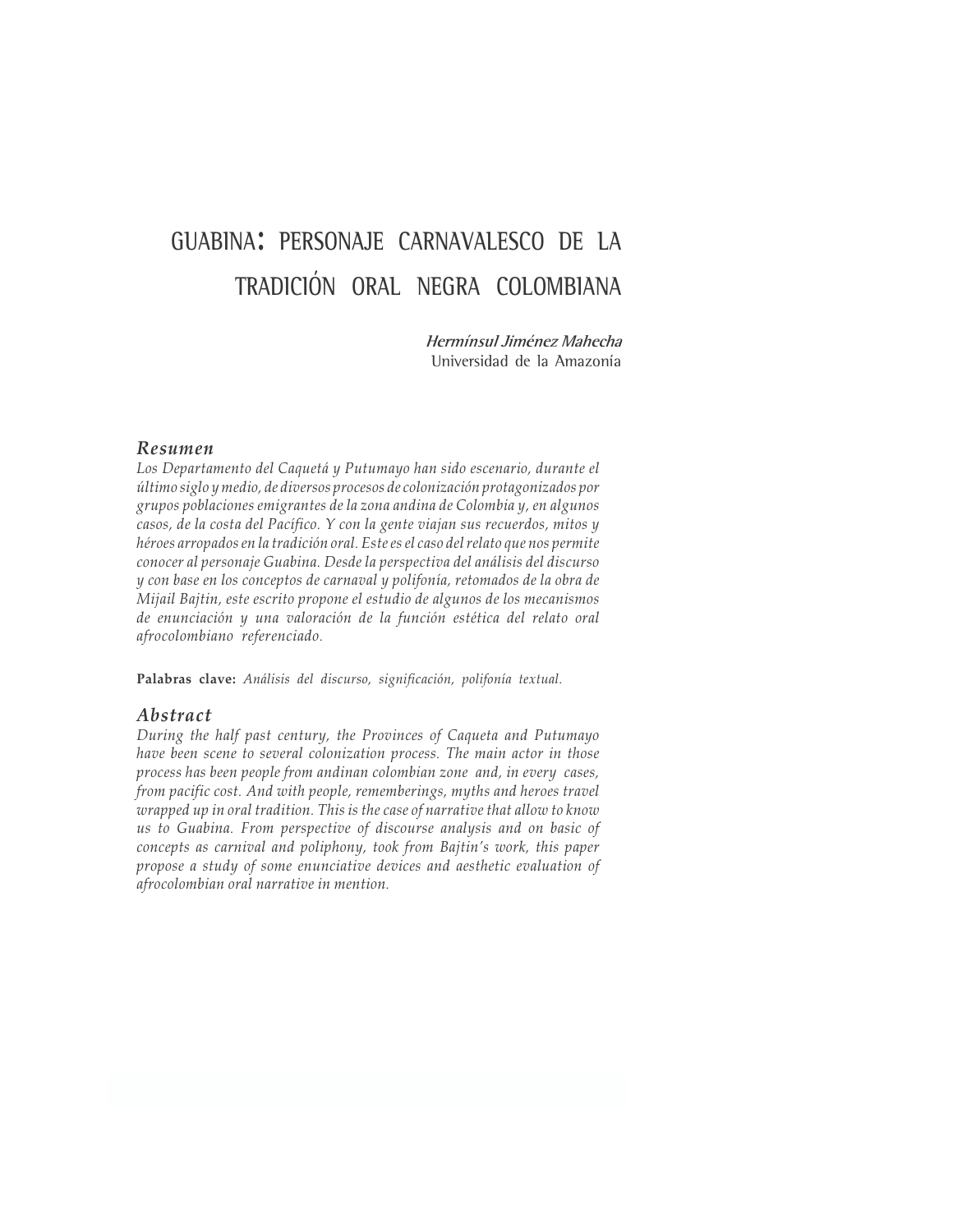# 1. INTRODUCCIÓN

Una cultura determinada sirve como contexto más general dentro del cual se enuncia todo texto y ese marco permite darle, en última instancia, su significación al texto. Igualmente, también es cierto que todo texto se enuncia, en cada cultura, en relación con otros textos.

Pero, las dos afirmaciones anteriores no eclipsan el hecho de que cada texto cobra su propia significación, precisamente, por esa relación dialéctica entre lo que el contexto general (la cultura en general) y particular (las formas culturales que se manifiestan en una situación histórica específica, en cada país, cada región, cada ciudad, etc.) establecen como horizonte de producción de sentido y las innovaciones, reinvenciones o simples modificaciones que un nuevo texto pueda provocar en ese marco de enunciación desde la economía interna de su proceso de enunciación. Quede claro que la economía interna del texto es vista aquí no solamente como un mecanismo de significación producido por un sujeto cultural (individual o colectivo) que actúa en cuanto pone en funcionamiento un discurso que se orienta desde una intencionalidad comunicativa específica, sea ésta de carácter informativo, didáctico, lúdico, etc., sino también como un mecanismo de producción de significado que obedece a las leyes internas de uso de la lengua y del habla actuantes en un contexto sociocultural determinado.

Una conclusión provisoria es establecer que el estudio de la validez de un texto en cuanto a su capacidad de producción de sentido en un contexto dado puede incluir tanto los contextos de producción y recepción del texto, como el estudio de los mecanismos enunciativos que el autor -individual o colectivo- pudo objetivar en el texto para producir los efectos comunicativos que se desea provocar en el lector.

En este sentido, una opción metodológica que aquí se asume es compartir la perspectiva que, con base en los trabajos de análisis del discurso adelantados por Patrick Charaudeau, supone dar cuenta de las interpretaciones posibles que surgen o se cristalizan cuando se analiza un acto de lenguaje en el punto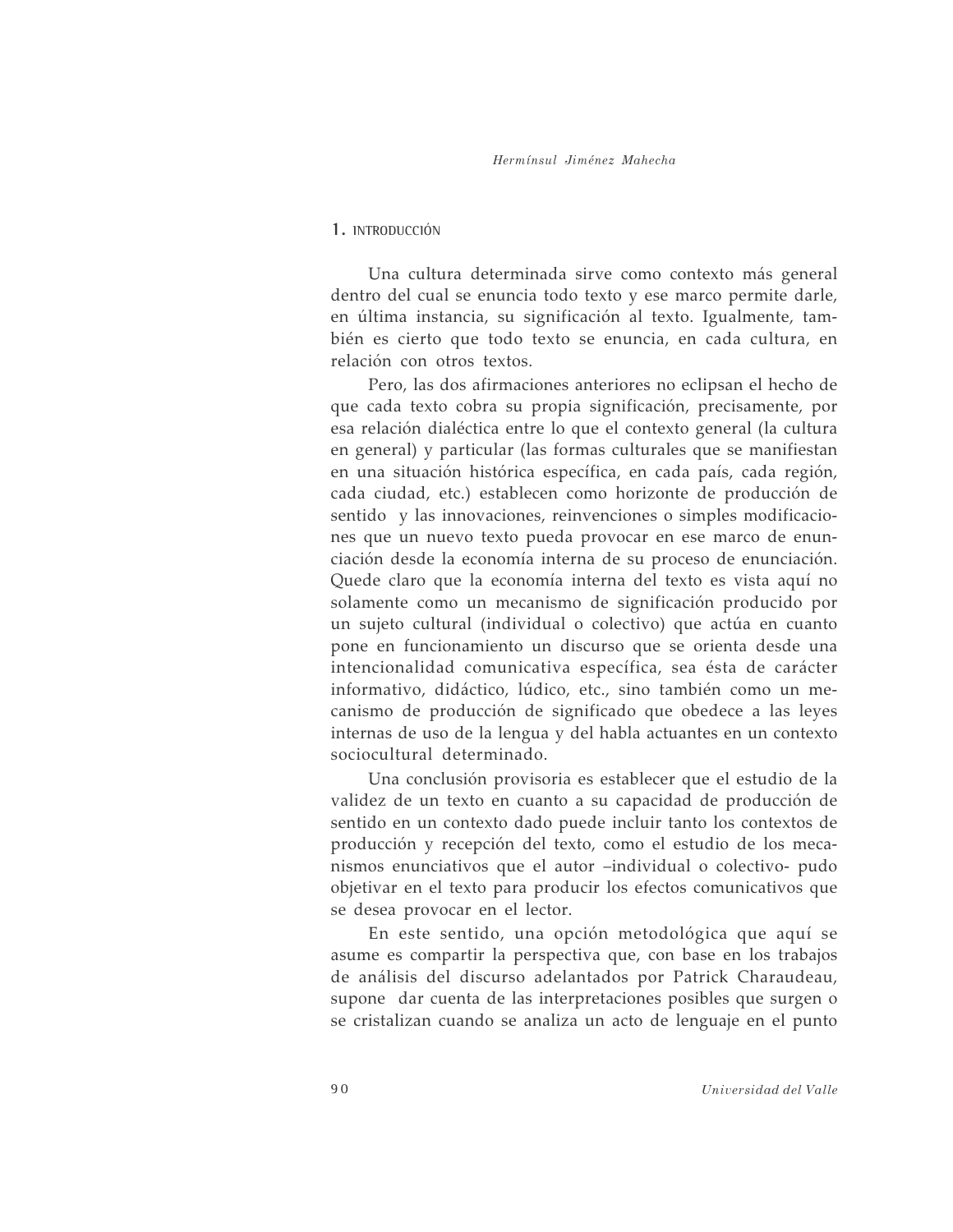de encuentro de los dos procesos de producción e interpretación de sentido; en esta misma perspectiva se comparte en este artículo que

«Para dar cuenta de esas Interpretaciones se requiere de la competencia de un sujeto (el analista del discurso) que pueda integrar tanto las actividades del sujeto productor como las del sujeto interpretante; el analista tiene así la tarea de formular hipótesis sobre la intención del sujeto que habla tomando para ello la configuración particular del texto y las manifestaciones de la identidad psico-social, sus intenciones como hablante, las condiciones del contexto socio-histórico, etc.; deberá además estudiar las posibles interpretaciones dadas por los destinatarios de los actos de lenguaje y estudiar si esas interpretaciones se adecuan a las circunstancias propias del contexto social del interpretante». (Rey, 200:12)

# 2. EL CARNAVAL Y LA POLIFONÍA EN BAJTIN

A lo largo de la historia, cada cultura organizada como actividad de producción y consumo de bienes materiales y espirituales para responder a las necesidades del hombre, puede leerse también como una jerarquía de valores. Cada cultura de la que tenemos noticia ha fijado sus jerarquías en distintos textos que leemos como parte de la herencia de la humanidad. En cada cultura, todo texto se enuncia en relación con otros textos. Y en cada texto, un lector cuidadoso podrá encontrar los reflejos y conexiones entre el texto que lee y los libros e ideas que le sirvieron de contexto.

Debemos a Mijail Bajtin la elaboración de los dos conceptos que titulan esta sección. Para comprender el mundo sociocultural en el cual surgió la obra de Francois Rabelais, Bajtin exploró las formas de existencia de la cultura oficial y sus jerarquías durante la Edad Media y, frente a esas formas oficiales, destacó la existencia de una segunda vida, la del pueblo, que se nutre de la risa y que se expresa en las distintas manifestaciones cómicas de la cultura popular cuyo soslayamiento haría incomprensible el sentido de la obra de Rabelais. Bajtin señaló el origen de esas manifestaciones cómicas a partir del carnaval cuyo significado exalta y valora en cuanto señala que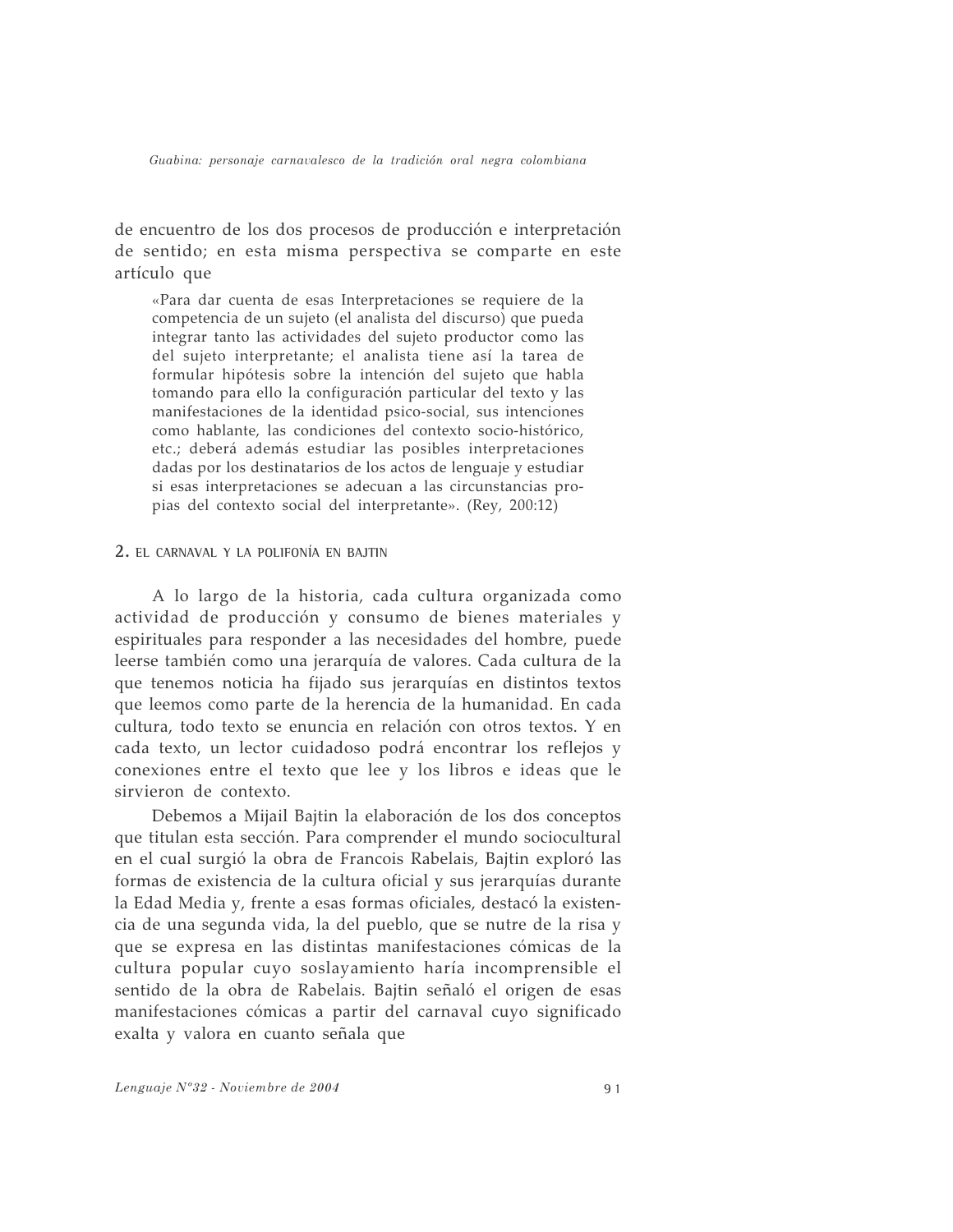#### Hermínsul Jiménez Mahecha

«A diferencia de la fiesta oficial, el carnaval era el triunfo de una especie de liberación transitoria, más allá de la órbita de la concepción dominante, la abolición provisional de las relaciones jerárquicas, privilegios, reglas y tabúes. Se oponía a toda perpetuación, a todo perfeccionamiento y reglamentación, apuntaba a un porvenir incompleto (...) A diferencia de la excepcional jerarquización del régimen feudal, con su extremo encasillamiento en estados y corporaciones, este contacto libre y familiar era vivido intensamente y constituía una parte esencial de la visión carnavalesca del mundo. (...) En consecuencia, esta eliminación provisional, a la vez ideal y efectiva, de las relaciones jerárquicas entre los individuos, creaba en la plaza pública un tipo particular de comunicación inconcebible en situaciones normales». (Bajtin,  $1998.15 - 16$ .

Como una consecuencia lógica de la comprensión de la cita anterior surge la necesaria exaltación de ciertos personajes y de sus manifestaciones comunicativas que se dan en la plaza pública de las nacientes ciudades de finales de la Edad Media, siempre como un motivo para la risa, la fiesta, la ruptura -aunque temporal, no por ello menos significativa- del orden feudal establecido por la iglesia y el Estado.

Bajtin propone denominar el conjunto de imágenes de la cultura cómica popular de la plaza pública de las ciudades de finales del medioevo como realismo grotesco. De esta manera, Bajtin precisa que esa cultura cómica popular se expresa bajo la forma de fiesta utópica donde se manifiesta el carácter indisoluble de la ligazón entre el cosmos, el mundo social y lo corporal «en una totalidad viviente e indivisible» (Ibid.:23), con un claro sentido alegre, festivo, productor de bien; además, ese concepto de realismo grotesco explica ciertos mecanismos expresivos perceptibles en la obra de Rabelais que, en conjunto, participan de tres principios de enunciación tales como: la degradación (entendida como la traslación al plano material y corporal de los elementos que representaban antes lo espiritual, elevado, ideal o abstracto); segundo, la metamorfosis incompleta de las cosas; y, tercero, la ambivalencia de los polos de cambio de esas metamorfosis.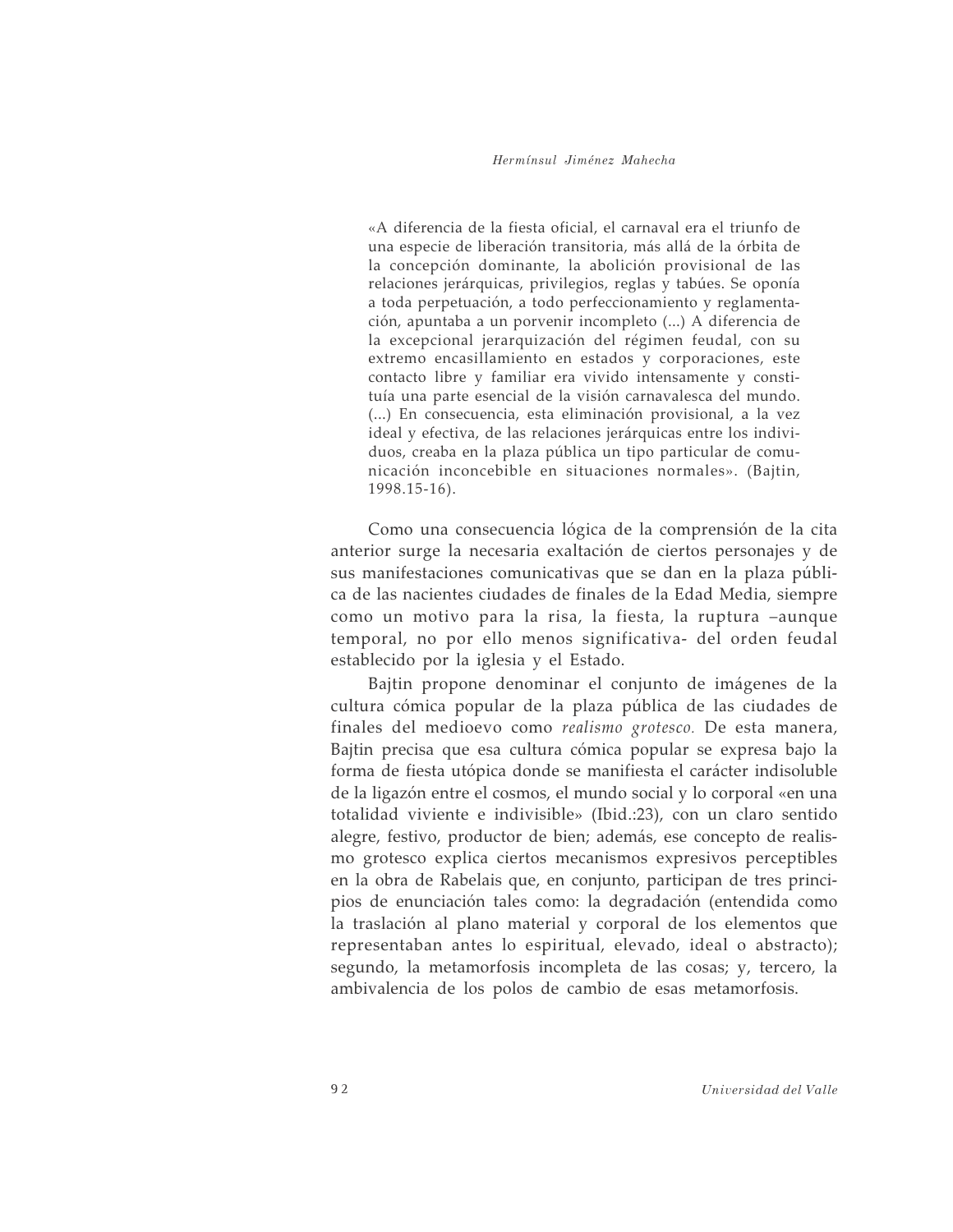De esta manera, un rasgo propio del realismo grotesco es exaltar el lado cómico, alegre y libre del mundo sin restricciones, mundo abierto a la transformación permanente de sus formas, dominado por la alegría sin término de las repeticiones, las diferencias, las renovaciones. Así, entonces, la única realidad perceptible para el hombre es que el tiempo pasa, la vida no se detiene, el tiempo juega sus cartas y ríe.

Tangencialmente, como una forma de ilustrar la naturaleza del realismo grotesco que podría mostrarse en manifestaciones verbales tales como las imprecaciones, las groserías y los juramentos, interesa ver la valoración que la cultura cómica popular hace del cuerpo como una entidad no aislada del resto del cosmos, no delimitada ni perfecta, cambiante y que transgrede sus propias fronteras; por ello, el realismo grotesco hace énfasis

«... en las partes del cuerpo en que éste se abre al mundo exterior o penetra en él a través de orificios, protuberancias, ramificaciones y excrecencias tales como la boca abierta, los órganos genitales, los senos, los falos, las barrigas y la nariz. En actos tales como el coito, el embarazo, el alumbramiento, la agonía, la comida, la bebida y la satisfacción de las necesidades naturales, el cuerpo revela su esencia como principio en crecimiento que traspasa sus propios límites» (ibidem: 30)

Para cerrar estas notas de demarcación conceptual acerca del carnaval dado como rasgo característico de la cultural cómica popular de la Edad Media, cultura que fue capaz de corroer el mundo opresivo, sagrado, rígido, pétreo, serio e intimidatorio del régimen feudal, valga citar un párrafo breve y hermoso que parece un aforismo nietzscheano donde se valora positivamente el sentido de la risa:

«La comicidad medieval, al desvelar el temor al misterio, al mundo y al poder, descubrió osadamente la verdad del mundo y del poder. Se opuso a la mentira, a la adulación y a la hipocresía. La concepción cómica destruyó el poder a través de la boca del bufón (Ibidem:87)

Por otra parte, Bajtin, para explicar las raíces históricas de la novela, específicamente de las obras de Dostoievsky, introduce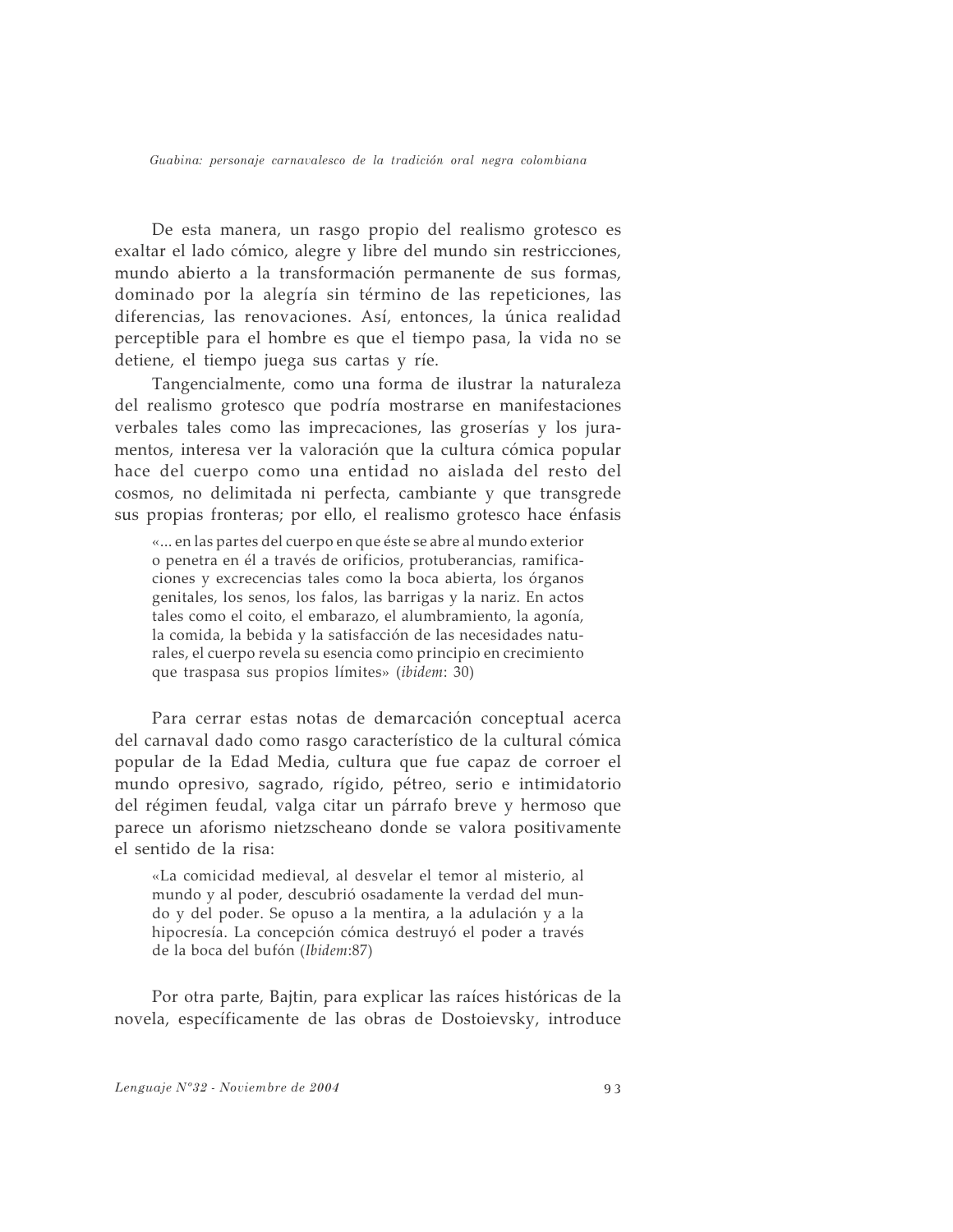el concepto de la carnavalización de la literatura en cuanto que los géneros cómico-serios a lo largo de la historia son variantes literarias de los géneros orales del folklore carnavalesco. Bajtin, para comprender el carácter innovador de las novelas de Dostoievsky, propone la metáfora de la «novela polifónica», en la cual

«... aparece un héroe cuya voz está formada de la misma manera como se constituye la del autor en una novela de tipo común. El discurso del héroe acerca del mundo y de sí mismo es autónomo como el discurso normal del autor, no aparece sometido a su imagen objetivada como una de sus características, pero tampoco es portavoz del autor, tiene una excepcional independencia en la estructura de la obra, parece sonar al lado del autor y combina de una manera especial con éste y con las voces igualmente independientes de otros héroes» (Bajtin, 1993:17).

La concepción polifónica de la novela y, por extensión, la polifonía en la literatura se opone a la literatura monológica o dogmática en la que se expresa solo la voz del autor que plantea su punto de vista directamente (como en una exposición teórica o un ensayo) o a través de varios personajes que nunca escapan a la valoración del autor; en el caso de la literatura polifónica

«... existen varios personajes que se presentan por sí mismos, como las máscaras del carnaval. No son juzgados por el autor y el sentido global de la novela o de la obra resulta sencillamente de la confrontación de esos personajes, sin que el autor dé a entender su propio punto de vista» (Ducrot, 1988:15).

En resumen, asumimos la polifonía como un conjunto de voces -las del autor, los personajes autónomos- que hablan desde diversos puntos de vista sobre el mundo y, por ello, hablan de diversos mundos entrecruzados, mundos y voces que se hacen visibles al lector a través del texto, como a través de una ventana para asomarse a un jardín polimorfo y multicolor. Un ejemplo de esta polifonía puede verse en los diálogos socráticos (Bajtin, 1993:155), en particular en su etapa oral (no precisamente cuando se convirtieron, por ejemplo en Platón, en memorias escritas del recuerdo de los palabras de Sócrates), en la medida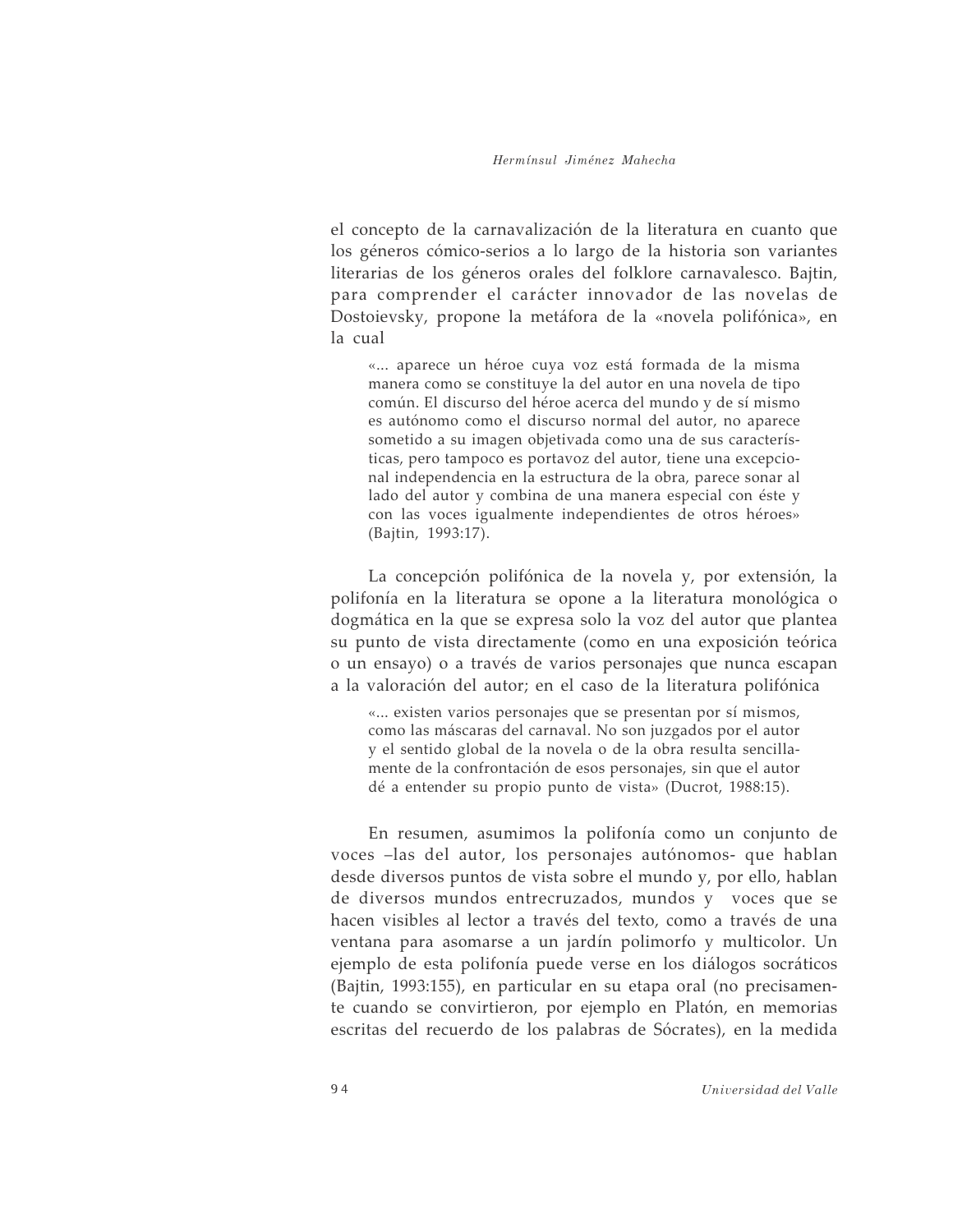en que se mantienen la vigencia del método socrático, de construcción de una verdad mediante el diálogo de distintas opiniones, y la forma externa de un diálogo escrito enmarcado en un breve relato.

## 3. EL ENCUENTRO CON GUABINA EN UNA ZONA DE COLONIZACIÓN

A partir de 1992, por convenio entre las universidades de Nariño y de la Amazonia, se ofreció en Florencia el programa de Maestría en Etnoliteratura. Un grupo de estudiantes de dicho programa, identificados por su origen geográfico costero (Departamento del Chocó) y por su apego a las formas culturales afroamericanas decidieron buscar un referente que los representara como negritudes en el contexto específico de la colonización que se adelantó durante las últimas décadas en el Departamento del Caquetá.

Esta búsqueda los llevó a contactar a un grupo de habitantes del corregimiento Bututo, jurisdicción del municipio de Mocoa en el vecino Departamento del Putumayo. Interesa destacar que la mayor parte de los habitantes de Bututo son personas afroamericanas procedentes de la zona costera del Departamento de Nariño, específicamente de municipios como Payán, Barbacoas y Tumaco y llegaron a Bututo en un movimiento migratorio hace ya cincuenta años, movidos por la necesidad de buscar nuevos sitios donde continuar con sus formas de minería tradicional de aluvión, pero que luego, ante las dificultades de la actividad minera en los nuevos sitios de ubicación, se convirtieron en agricultores<sup>1</sup>.

Como parte del movimiento migratorio antes mencionado, hacia los años iniciales de la década de 1950, llega a las riveras del río Caquetá don Rosalino Cortés Alván, quien había nacido en Barbacoas (Nariño) en 1920, estudió hasta segundo de primaria y vive de sus actividades como agricultor. Gracias a la memoria

<sup>&</sup>lt;sup>1</sup> Cf. Entrevista a Emeteria Orobio en Mena Ortiz, Henry. Modos de producción simbólica e imaginarios en las relaciones de alianza y parentesco en la Comunidad de Bututo, Putumayo. Tesis de maestría en Etnoliteratura, Universidad de la Amazonia, 1996. P. 52-3. Agradezco al profesor Mena Ortiz el conocimiento del texto «Guabinada» que sirve de base para este artículo y el acceso a su tesis de maestría.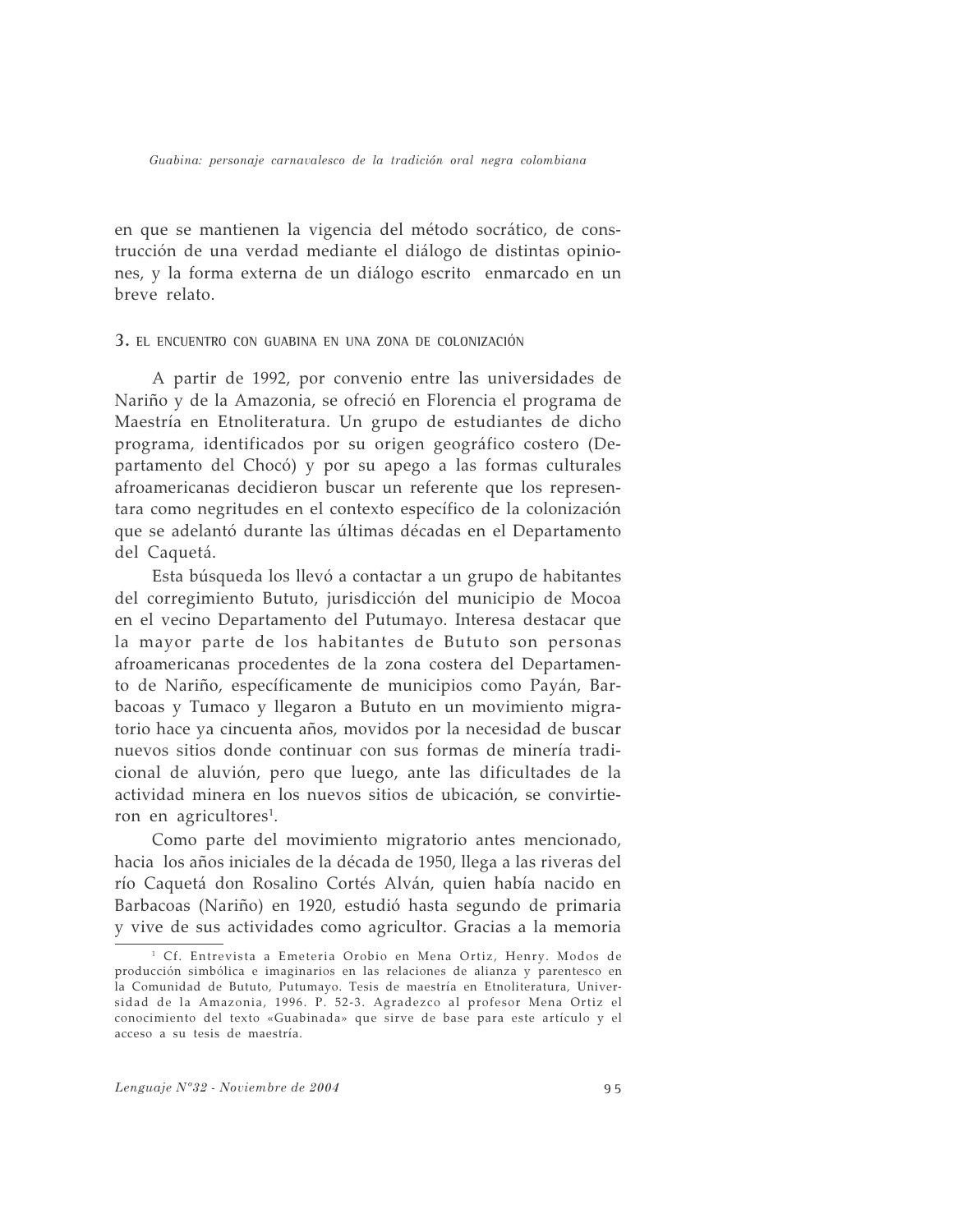de este ocasional juglar, quen recita a plena voz en texto rimado el breve relato (ver anexo) que parece escapado de un romancero antiguo o de un antiguo cuaderno de notas que ha viajado escondido en el bolsillo del recuerdo, llega a nosotros el personaje cómico del cual nos ocuparemos seguidamente.

Guabina es la encarnación en negro del bufón medieval. Por lo cantado por el juglar, Guabina es un trashumante viajero de las calles; lo acompañan un trivial costal o saco, donde seguramente no cargará los misterios de cosas inútiles, y su tabaco, cuyo humo seguramente sea su tarjeta de despedida; y para que las hazañas de nuestro héroe sean oídas, nunca falta un escenario, no necesariamente la plaza pública, sino los aledaños a la plaza, en este caso una cantina<sup>2</sup>. Y, puesto el telón y los muebles, vienen los otros personajes, simples, sencillos, entre desocupados y trabajadores, entre sabios y necios: estudiantes, seguramente aprendices de futuros profesionales y también proyectos de tahúres, rufianes y gandules; en el aire, un poco de licor para que el clima sea completo, los aromas de la cerveza, del guaro, del tinto, y las mujeres de bar, la música de fondo, el beber y orinar, el jugar billar, el ganar y perder, el vivir y morir en un escenario teatral que cada día tiene los mismos elementos pero que cada día presenta una obra distinta. Es fácil imaginar ese mundo conocido que nos habla desde el recuerdo de nuestra vida de estudiantes.

Y para completar el retrato del bufón, podemos suponer la pinta de Guabina: ropas no muy limpias, olor de calle trajinada rondando sus pies y sus axilas, sudor y mugre como acompañantes de quien vuelve a darle vida a la trashumancia en medio de los caminos fijos de otros habitantes sedentarios de la ciudad. Desde la supuesta posición de sujeto en desventaja económica, Guabina, en calidad de bufón, juega el ambivalente rol de ejercer como rey de la risa, como artífice del ritual cómico en el que sus palabras lo muestran como el sujeto dominador de los demás

<sup>&</sup>lt;sup>2</sup> Bajtin indica que, además de la plaza pública, la plaza del carnaval, existen otros lugares de acción donde se ejecuta el carnaval, en cuanto son espacios de encuentro y contacto de todo tipo de personas; entre esos sitios menciona las «calles, tabernas, caminos, baños públicos, cubiertas de buques, etc. [que] adquieren un sentido complementario de plaza carnavalesca».(Bajtin, 1993, p. 181).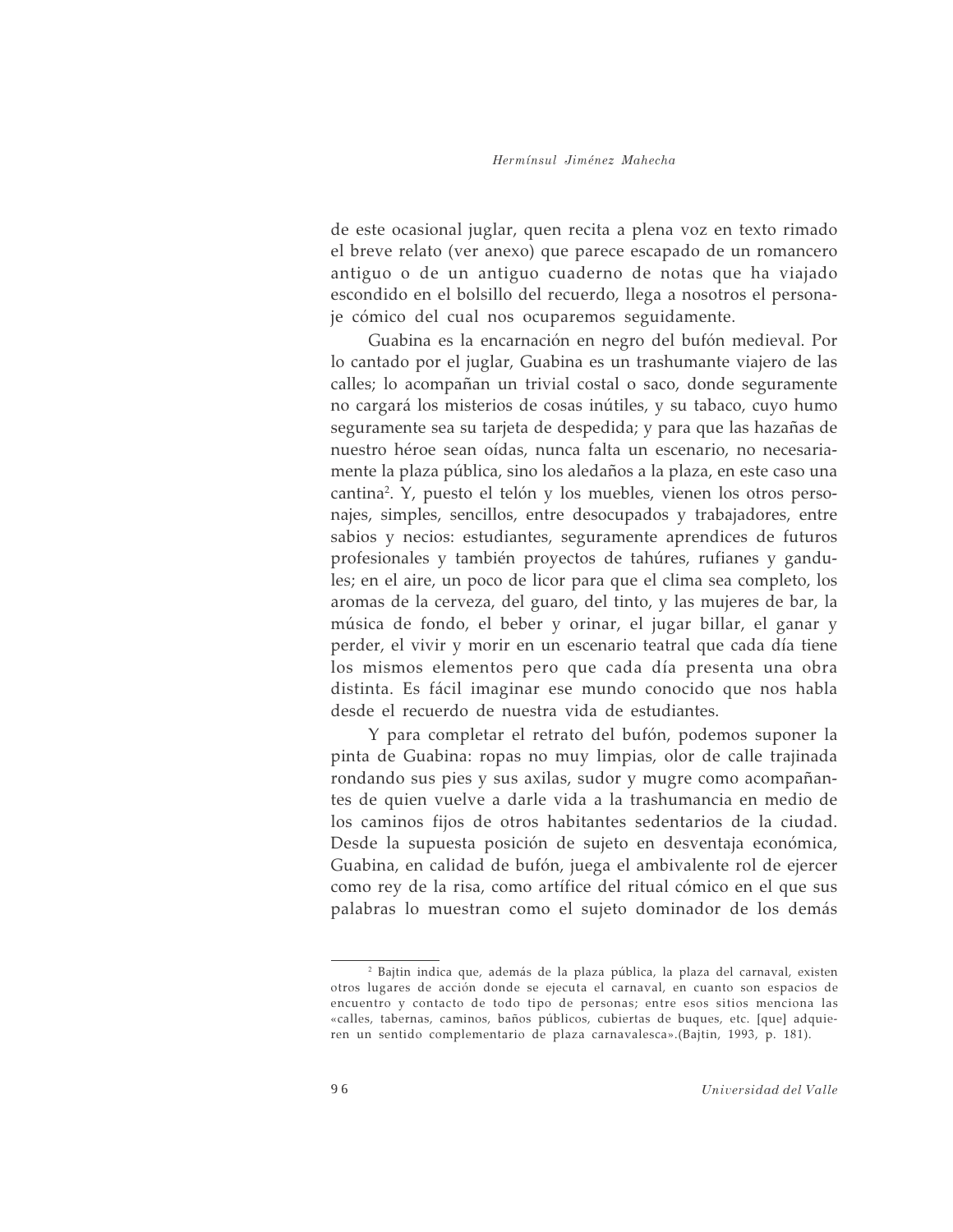seres humanos que lo rodean, aquellos que en un orden jerárquico serían superiores por tener acceso al poder del conocimiento.

En resumen, Guabina es el actor que representa el efecto corrosivo de la risa que, desde el plano inferior, disuelve las distancias frente al polo superior, representado por los sujetos letrados, leídos, quizás formados académicamente; Guabina afirma su ambigua verdad sin esperar respuesta; expresa su desenfadada metamorfosis siendo él pícaro y tonto a la vez; sujeto sin ansias de poder pero -investido por la risa- se convierte en rey de burlas con la soberanía festiva de imponerse al auditorio, de vencerlo en una victoria que ofrece el trofeo de la risa, aunque el bufón deseche el trofeo y continúe «sin fijarse en emoción o estrago» con la enunciación de su cómica perorata.

## 4. LOS PEQUEÑOS MILAGROS DE GUABINA

En este apartado de este artículo se quiere analizar algunos de los mecanismos enunciativos que ofrece el texto retomado de la tradición oral afroamericana que nos ocupa; la denominación de esos mecanismos enunciativos como «pequeños milagros» busca resaltar su carácter innovador y creativo en cuanto al uso del lenguaje, reconociendo la importancia de la elaboración del material lingüístico con una clara intención estética, sin que este hecho ocasione algún fenómeno de rarificación o enrarecimiento del sujeto sicosocial que produce o ejecuta la enunciación del texto. De esta manera, la elaboración estética del discurso recupera su terrenalidad sin perderse por ello la existencia de su efecto como discurso estético.

#### 4.1. ANÁLISIS DEL NIVEL SUPERFICIAL DEL TEXTO

El texto está integrado por ocho estrofas cuyos versos muestran una métrica predominantemente endecasílaba, aunque en algunos momentos existen fluctuaciones que van más allá de esta extensión fonética hasta alcanzar las trece y catorce sílabas.

La elaboración de los rasgos de superficie del texto permite establecer un total de nueve estrofas cuya estructuración se distribuye así: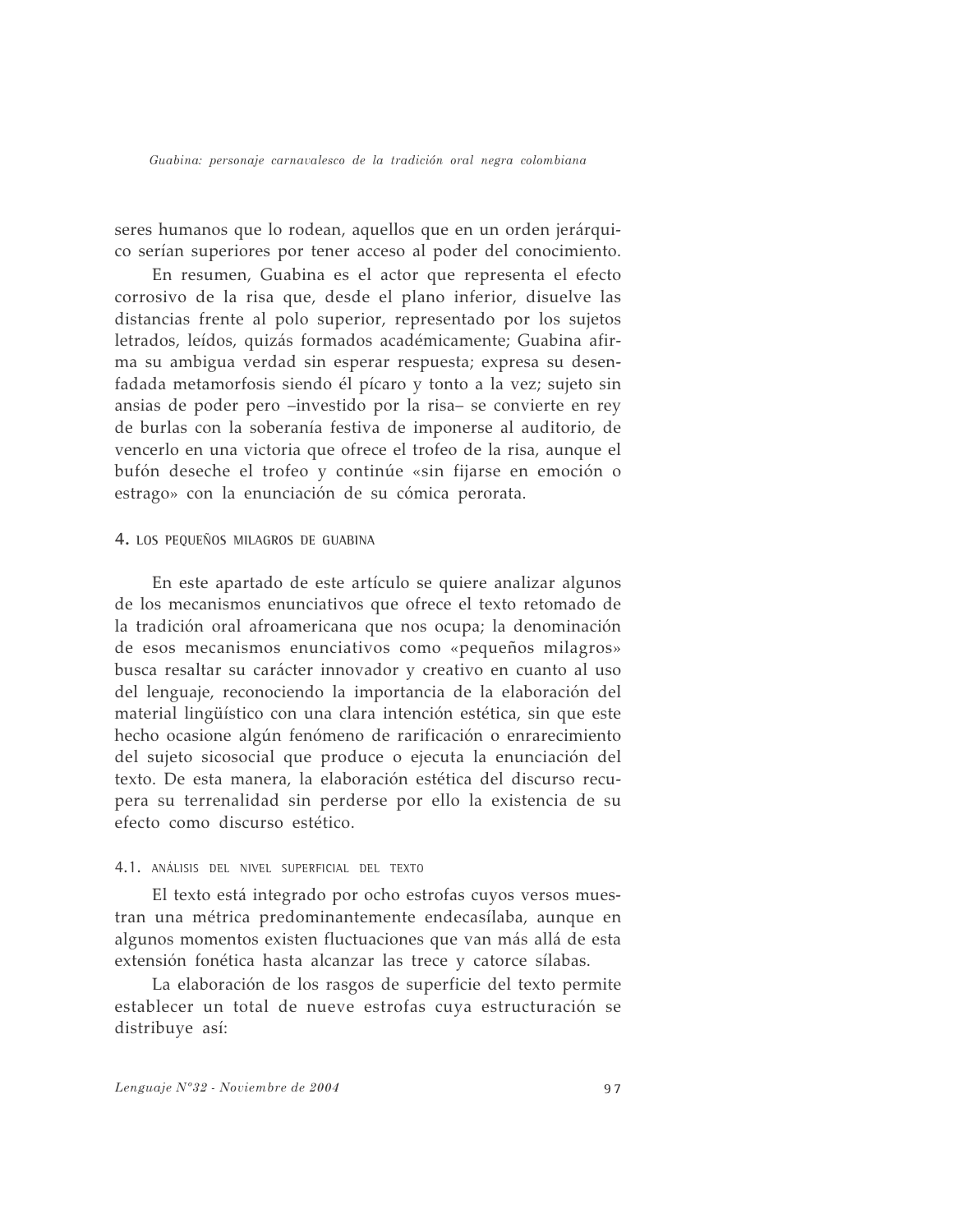- > la primera y la última estrofas son cuartetas, con rima consonante alterna (abab);
- > las estrofas segunda y tercera son dos sextetas, la primera de las cuales tiene tres pares de versos pareados con rima consonántica (aabbcc), mientras la segunda sexteta muestra los dos versos iniciales pareados y una cuarteta final con rima consonante abrazada (aabccb);
- > las estrofas que ocupan en su orden los puestos cuarto a sexto son décimas que presentan versos pareados hasta llegar al sexto y la última cuarteta interna muestra dos formas de rima: abrazada, en los dos primeros casos y alterna en el último caso; las dos primeras décimas tienen una estructura de rima consonante representable así: aabbccdeed: la última décima varía al final, con una cuarteta de rima alterna así: aabbccdede;
- > la séptima estrofa es una sexteta con dos versos iniciales pareados y una cuarteta final con rima consonante abrazada, igual que la tercera estrofa del texto ya descrita; su rima entonces corresponde a la forma aabccb;
- $\triangleright$  la octava estrofa tiene doce versos, pero más parece la conjunción de dos sextetas: una inicial, de versos pareados (aabbcc) y una final, con dos versos pareados y una cuarteta con rima alterna (aabcbc). La mutilación de las décimas ya anotada cobra fuerza, dada cierta ruptura de orden semántico.

La anterior descripción se hace en forma detallada para señalar, inicialmente, algunas particularidades en cuanto a los mecanismos de versificación.

1. La primera anotación que quiere hacerse aquí tiene que ver con la posible mutilación del texto ocurrida como efecto del tiempo en la memoria del informante. Este hecho de la posible mutilación del texto se sustenta en la consideración de las tres sextetas internas que, por su estructura rimada, parecen ser, la primera de ellas, la parte inicial de una décima, mientras que las otras dos sextetas (las que ocupan los lugares tercero y séptimo) parecen ser la parte final de otras décimas.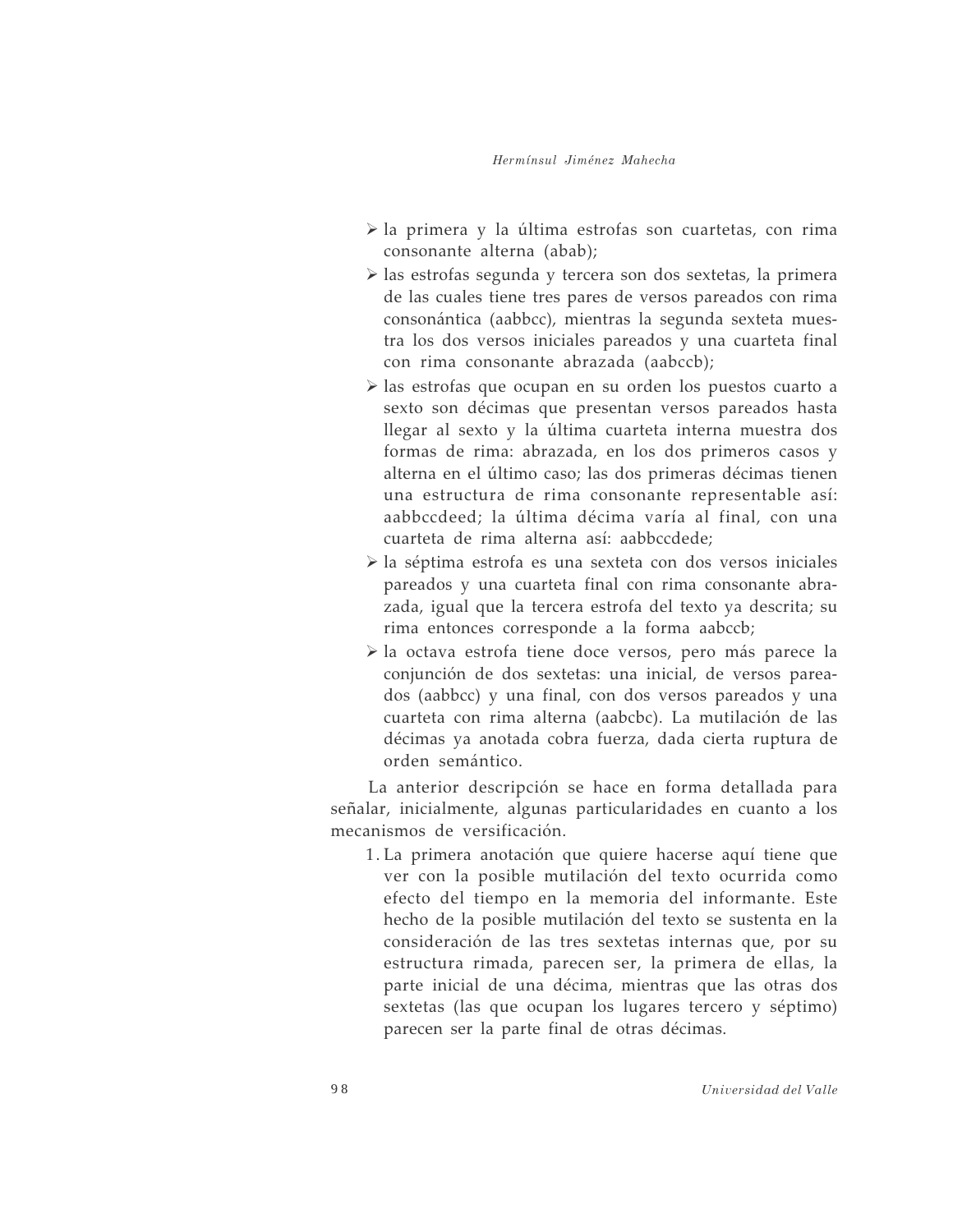2. La segunda anotación tiene que ver con la consideración específica del texto como una muestra singular en relación con la estructura formal de las décimas. La poesía popular de América Latina, siguiendo el modelo español precedente de la llamada décima de pie forzado, cultivó un subgénero versificado que se conoce como décima entera: ésta «es el conjunto de las cuatro décimas y la glosa. Cada pie es una décima» (Estupiñán citado en Ubidia, 1985:96). En otras palabras, la décima es un texto rimado, por lo general octosílabo, que tiene cuarenta y cuatro versos distribuidos una cuarteta inicial de rima abrazada (glosa) y cuatro décimas que desarrollan el tema trazado en la glosa. Una forma particular de las décimas en la poesía popular la constituyen los argumentos, textos que «tienen la misma estructura de las «décimas enteras». Se diferencian de estas por su carácter «más» improvisado y sus motivaciones. Los argumentos son declamados (o compuestos) en un contrapunto en el que compiten dos o más poetas» (Ubidia, 1985:96).

El texto Guabinada recuerda, parcialmente, la forma tradicional de las décimas o de los argumentos, aunque se asemeje más a estos últimos. El texto empieza por una cuarteta y luego su desarrollo se hace por décimas (recuérdese la posible mutilación de las décimas que se reducen a sextetas), en una extensión variable, que se cierra con una cuarteta final en la cual el personaje abandona la escena. Es posible pensar en el diálogo entre personajes del texto como una forma atenuada de un contrapunteo entre los polos opuestos del mundo estratificado que el efecto cómico del texto intenta corroer.

3. El detenimiento de este análisis de los elementos de superficie del texto obedece, también, a poner en evidencia el hecho de que, a pesar de que el bufón no se asume como un serio artífice de la palabra, su papel de negador de la jerarquía de valores lo lleva a ser, en un momento dado, consciente de su papel de poeta -aunque sea un poeta de pacotilla-; de forma que el bufón puede decir a su audito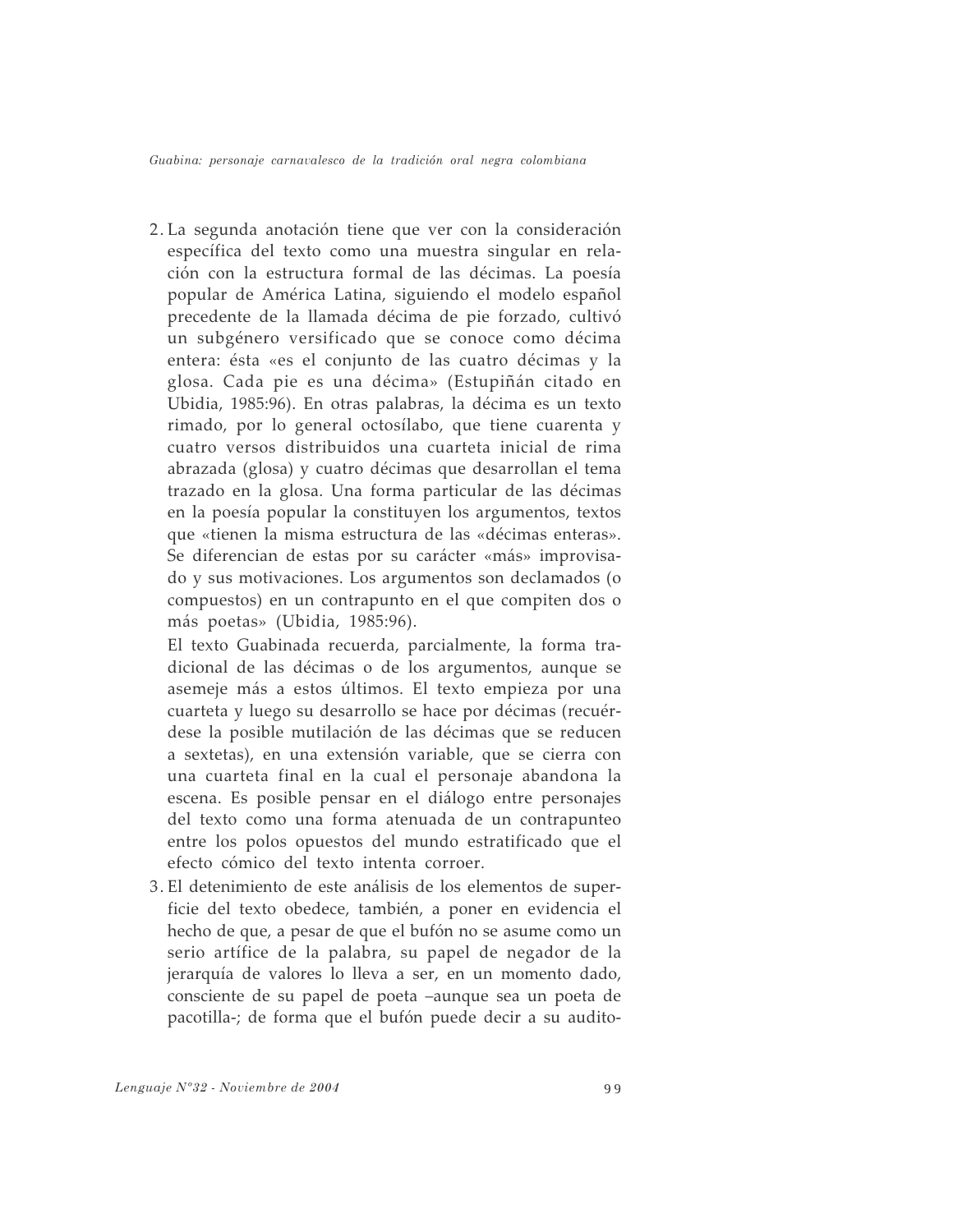rio, aunque nadie le crea, que sabe y posee algunas cosas, por ejemplo, que tiene «la palabra encadenada de la vitamorfosis de la nada». ¿Habla aquí el bufón de la cadencia de su palabra, de su capacidad de producir estrofas y rimas y versos o de la alguna extraña conexión con la nada?

## 4.2. ALGUNOS MECANISMOS DE ENUNCIACIÓN TEXTUAL

En seguida se anotan algunos de los mecanismos por medio de los cuales se logra la enunciación del texto como manifestación festiva, bufonesca y regeneradora del lenguaje y del mundo, en un claro efecto de carnavalización.

#### 4.2.1. EFECTOS POR INVENCIÓN DE PALABRAS

Uno de los asistentes a la cantina donde grita Guabina le pide que explique qué es «trilogía». En respuesta, Guabina habla de la imposibilidad de ser comprendido por sus escuchas que confunden algunos de sus aspectos, su carácter de «manflérrimo» con su condición de analfabético o de «analfabérrimo».

En este caso, la invención de la última palabra se logra mediante la combinación de una forma sustantiva y el sufijo érrimo, posible de utilizarse de forma adecuada como mecanismo para la construcción del grado superlativo de comparación de algunos adjetivos, por lo general cultos y que en su forma latina de nominativo terminaban en -er, por ejemplo, céleber o pulcher. Aquí no importa romper las formas correctas de composición de palabras, sino precisamente adecuar esas formas incorrectas para poder cumplir con la rima consonántica que tiene como antecedente la palabra «manflérrimo». Es posible pensar que esta palabra se haya compuesto de forma similar a «analfabérrimo» y que el adjetivo bilateral sea un indicio para conectar, en grado superlativo, al bufón con una manflora, en el sentido de una posible doble naturaleza sexual, como hermafrodita o afeminado (García-Pelayo y Puigross, 1978:653).

Algunas otras palabras posiblemente inventadas son «sumvariedades», «arcacomia», «vitamorfosis», utilizadas como sustantivos y las que, en algunos casos como en la primera y tercera de ellas, guardan alguna huella semántica con palabras de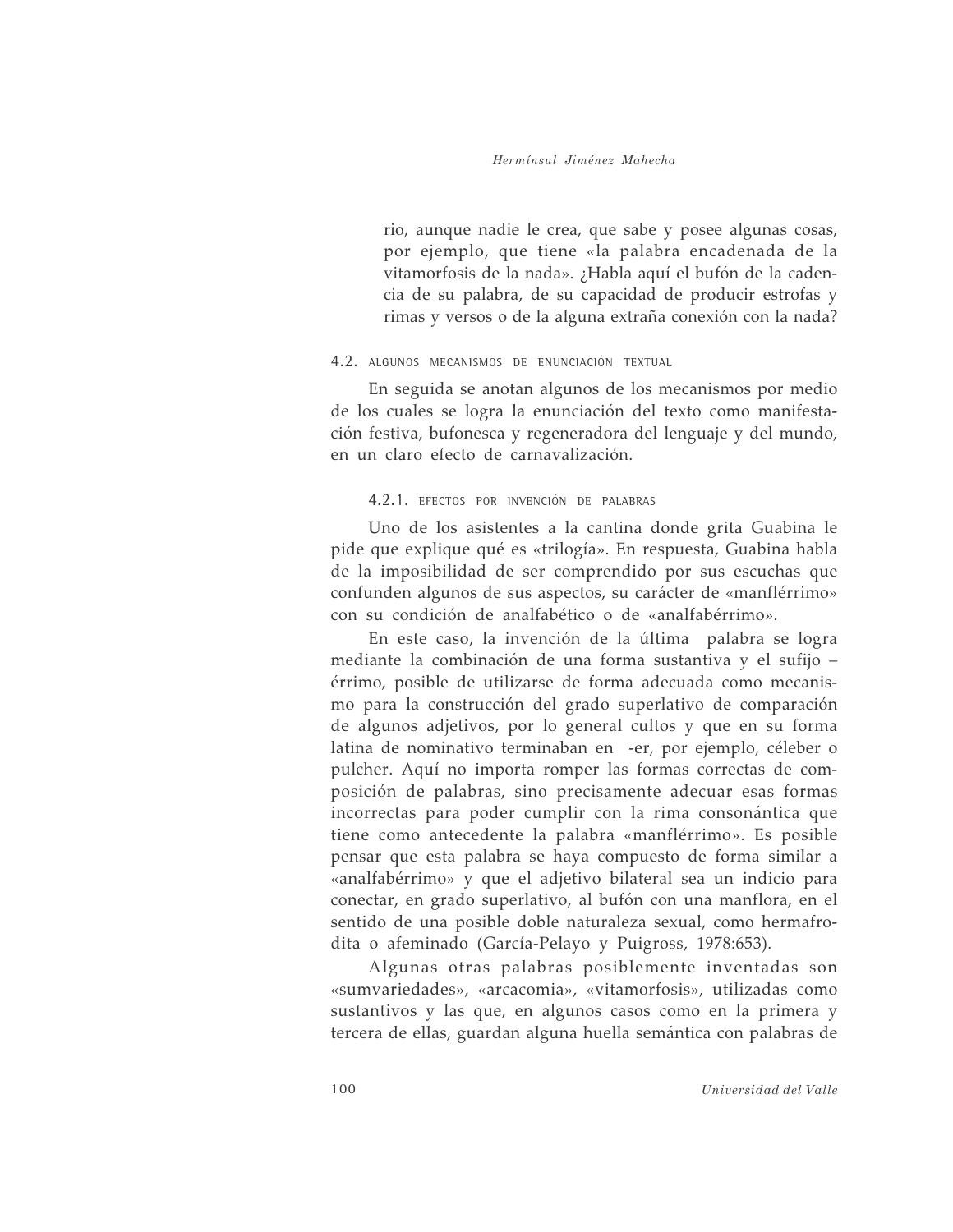las cuales pudieran haberse derivado por fragmentación, como en el caso de vita y metamorfosis; otras palabras, como «bracula» y «tonicua» utilizados como adjetivos, son posiblemente resultado de juegos de reordenamiento o sustitución silábicos o fonémicos sin ninguna consideración semántica; las palabras originales pudieron ser culebra, y juanito.

### 4.2.2. EFECTOS POR ADJETIVACIÓN INESPERADA

En este rango pueden agruparse expresiones como «apocalipsis enlatados», «externas culpas», «aspecto bilateral manflérrimo», «sumvariedades subterráneas», «profundidades subcutáneas», «atmósfera insepulta», «urdimbre cástica», «ignorancia milenaria», «estupefacta distinción arcana», «agua inexacta», «mañana vertical y oblicua», «fragancia putrefacta».

Dado que este no es un análisis exhaustivo, quiere examinarse solo algunos casos ilustrativos de los efectos producidos por la adjetivación inesperada. Por ejemplo, hablar de «apocalipsis enlatados» como una forma de referirse a un saber que se deposita como revelaciones en lata y que confieren poder a quien las conoce es una manera de degradación, en cuanto se ponen en contacto, mediante la relación de continente y contenido, dos entidades de opuesta valoración: una de ellas elevada, sublime, quizás de carácter religioso (valor que se refuerza por la mención de otras palabras similares en una proposición anterior en el texto, tales como profeta y sapiencia) y la otra, trivial, material, con una función práctica específica. En este caso puede ilustrarse una variación sutil de la degradación entendida como la «transferencia al plano material y corporal de lo elevado, espiritual, ideal y abstracto» (Bajtin, 1989:24).

Un segundo ejemplo que conviene examinar aquí es la expresión «estupefacta distinción arcana», para hablar de una posesión preciada que le confiere a Guabina la supuesta superioridad sobre otro personaje a quien los escuchas de Guabina aprecian como poeta. Señalar la «distinción arcana» como una diferencia oculta, misteriosa, pone a Guabina en el plano de un ser especial, diferente al poeta conocido con quien quiere comparársele; sin embargo, el mayor efecto de lo inesperado se

Lenguaje N°32 - Noviembre de 2004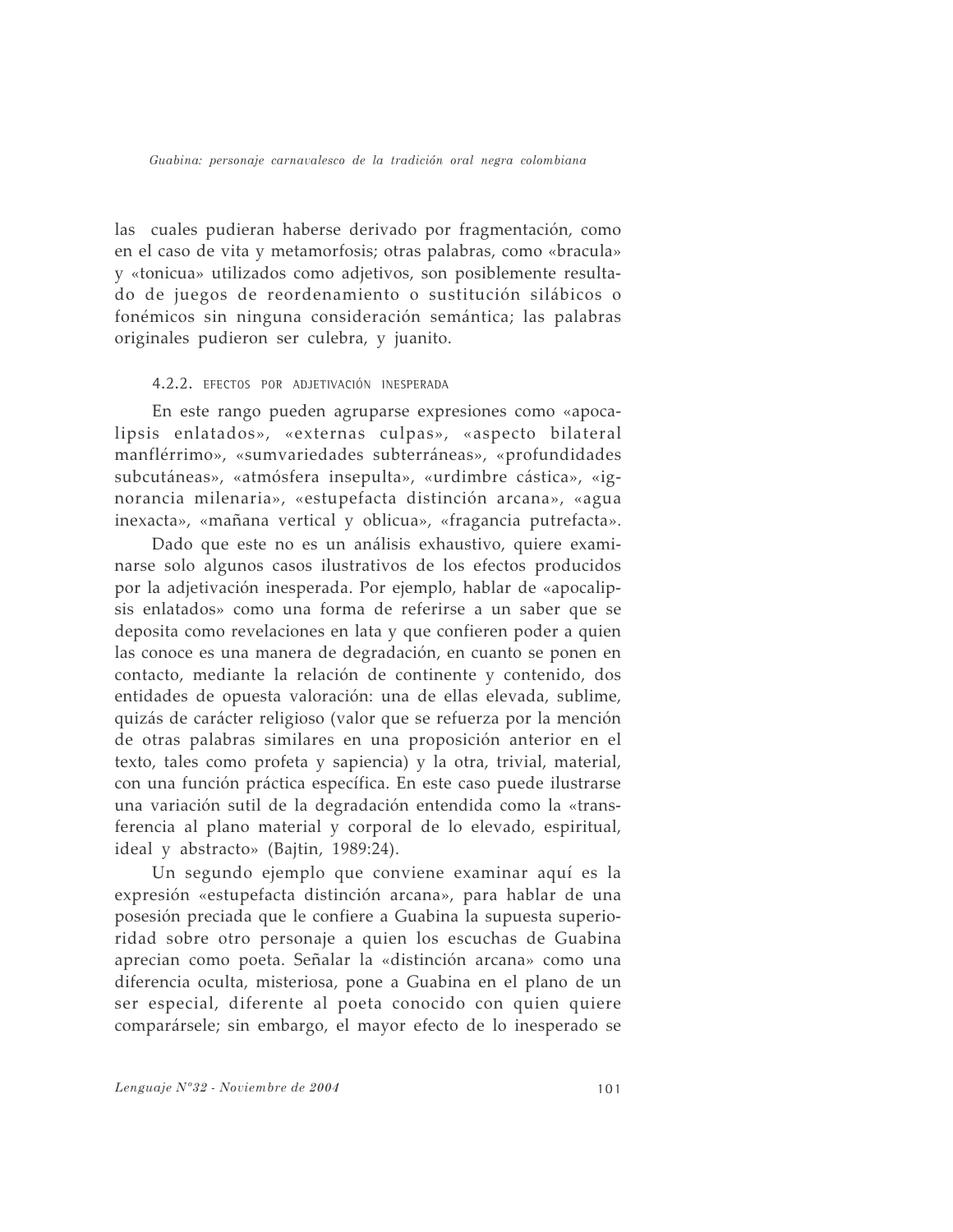da cuando, a esa diferencia oculta se le agrega el carácter de lo estupefacto, de aquello que no se mueve a causa del asombro, de lo que está pasmado a causa del estupor. Podría pensarse que aquí ya no interesa el valor semántico de la expresión, a no ser que, por la similitud fonética se quiera derivar la palabra «estupefacta» de un adjetivo «estúpido» y del sustantivo «facto», de manera que se pongan en contacto el carácter superior de esa misteriosa posesión de Guabina con un hecho sin ninguna razón, inteligencia o caracterizado por la mayor torpeza imaginable. Este último aspecto se remitiría, de forma significativa, a una manera de degradación como la ya señalada, aunque sería el efecto de combinar tanto una adjetivación inesperada como un caso de invención de palabras.

Un tercer ejemplo de adjetivación inesperada lo constituyen las expresiones «mañana vertical y oblicua» y «fragancia putrefacta», en cuanto que, a pesar de ser diferentes, las dos proponen un fenómeno lógico a considerar: la primera es una adjetivación interesante en cuanto a la espacialización o linealización de una entidad temporal, pero, surge la condición contradictoria de esa linealización en cuanto que, si la mañana es vertical, no puede ser oblicua, a no ser que la posición del observador del fenómeno sea móvil o cambiante. La segunda expresión adjetiva muestra una antítesis en cuanto a los valores semánticos atribuidos al sustantivo y adjetivo puestos en convergencia.

4.2.3. EFECTOS TEXTUALES POR ANTÍTESIS Y PARADOJAS

Mijail Bajtin afirma que el carnaval, a lo largo de la historia, produce su propia lengua con una riqueza capaz de significar su doble carácter de demolición de lo establecido y de regeneración de las cosas:

«Esta visión [el carnaval], opuesta a todo lo previsto y perfecto, a toda pretensión de inmutabilidad y eternidad, necesitaba manifestarse con unas formas de expresión dinámicas y cambiantes (proteicas) fluctuantes y activas. De allí que todas las formas y símbolos de la lengua carnavalesca estén impregnadas del lirismo de la sucesión y la renovación, de la gozosa comprensión de la relatividad de las verdades y las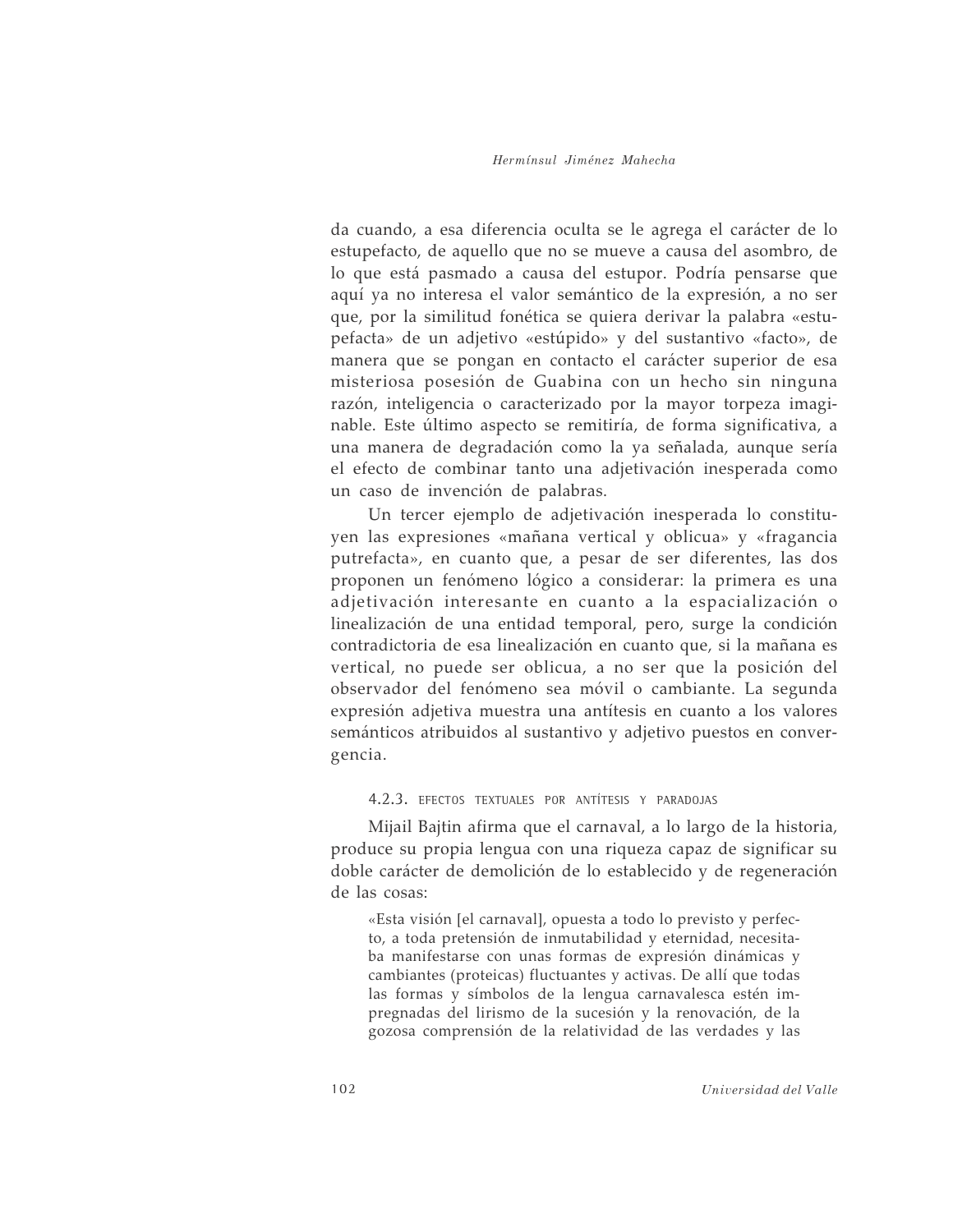autoridades dominantes. Se caracteriza principalmente por la lógica original de las cosas «al revés» y «contradictorias», de las permutaciones constantes de lo alto y lo bajo (la «rueda»), del frente y el revés, y por las diversas formas de parodias, inversiones, degradaciones, profanaciones, coronamientos y derrocamientos bufonescos (Bajtin, op.cit:16).

En este apartado se quiere ilustrar algunas de las formas como el texto Guabinada concreta esa lengua del «mundo al revés» propia del sentido carnavalesco.

Un primer aspecto a considerar ya se ha ilustrado y es el carácter de versificador de Guabina, quien demuestra su capacidad para el manejo de metros, rimas y acentos, sin que por ello se asuma como un poeta en serio.

Un segundo aspecto a considerar es señalar el contraste entre la posiblemente pobre presencia de Guabina y su valioso contenido, de manera que lo visible del personaje oculta lo que no puede verse; y sin embargo, dado que el misterio no puede verse ni percibirse, el bufón afirma que lo puede hacer visible para que quienes no saben puedan saber. En otras palabras, Guabina propone considerar el contraste entre la apariencia interna del hombre y lo inobservable a simple vista, en este caso, el conocimiento o saber que alguien puede tener.

En este punto merecen comentario algunas proposiciones tales como «vivir en la eutanasia» donde, convertida ésta en un sitio de vida, el personaje puede nutrirse con los elementos más sublimes como la ciencia de los sapientes profetas (recuérdese aquí la conexión entre el saber y el sabor) y las revelaciones en lata que le confieren a nuestro personaje el carácter de extrañamiento en medio de lo familiar que pueda parecer.

Ese mismo contraste entre familiar y extraño que puede atribuirse a Guabina, se ilustra cuando el personaje, para dar cuenta de su saber frente a la pregunta de qué significa la palabra trilogía, habla desde su sabiduría concebida como el reino de su «extensa incultura» y, a la vez, señala cómo sus escuchas confunden las cosas al grado de ser «turpiales incautos de la palabra oscura» que pueden confundir su carácter posiblemente sexual con el hecho de ser analfabeta. Guabina, ampliado el sentido de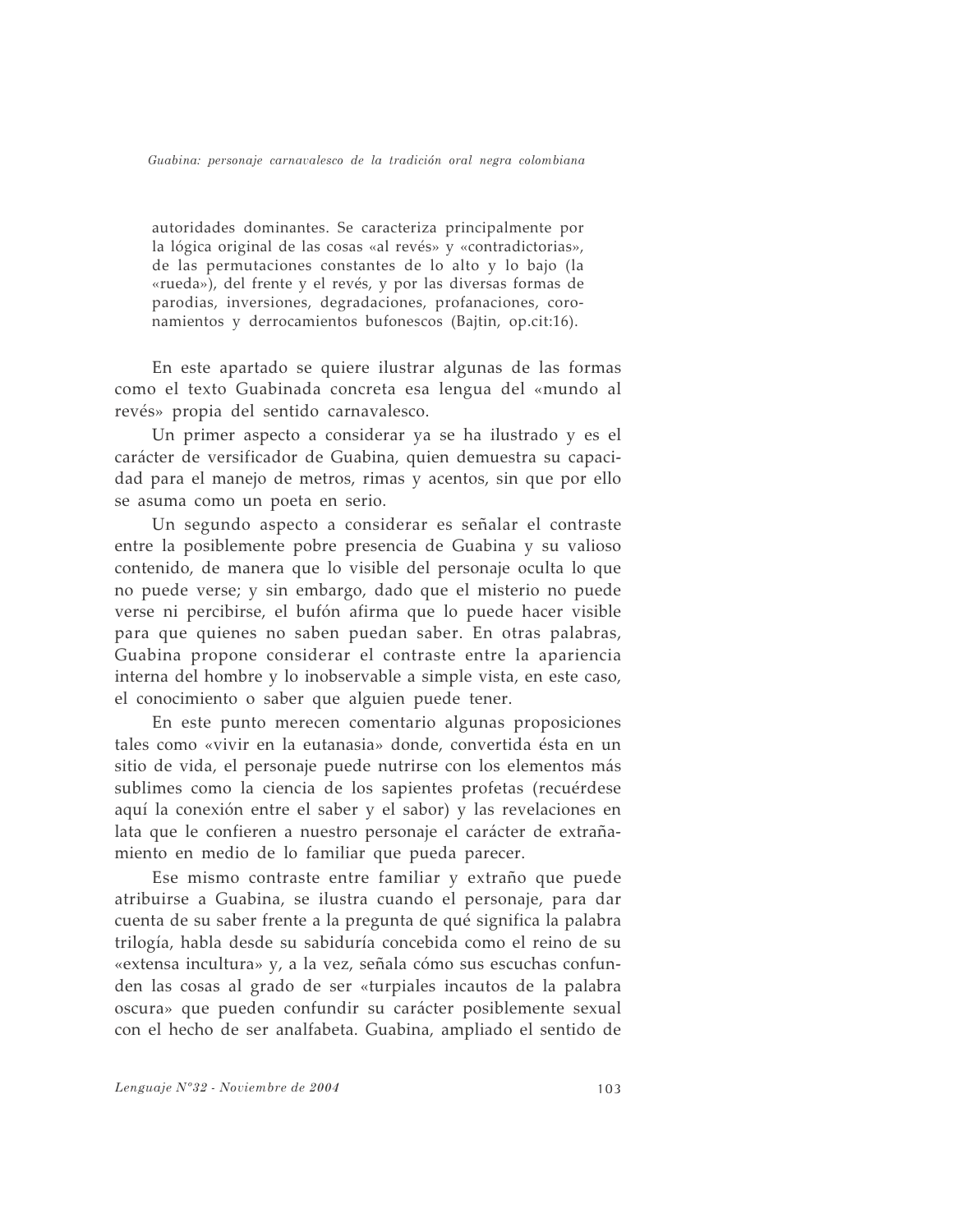la confusión de quienes lo escuchan, afirma que ellos no pueden comprender los espacios de lo profundo, lo oculto («sumvariedades subterráneas» y «profundidades subcutáneas») que causan un efecto, estremecer la «atmósfera insepulta». Es evidente aquí el juego de permutaciones entre lo alto y lo bajo, entre lo abierto y lo cerrado, entre lo esotérico y lo exotérico, espacios desde los cuales el bufón habla indistintamente, borrando las fronteras de esos ámbitos de saber.

Este mismo juego de borramiento de límites entre el saber y el no-saber, desde donde habla Guabina en su papel de sabio necio, se ratifica cuando supera el reconocimiento que alguno de sus escuchas le hace al catalogarlo como «una lumbrera», y Guabina dice «eso no es nada», para hablar nuevamente desde su supuesto saber esotérico de una «urdimbre cástica de frío», nutrida y alimentaba en un ir y venir atmosférico donde, con la fijeza de los movimientos del viento, dice Guabina que se mueve «esa materia que es abundancia» que enciende su «ignorancia milenaria». Vale la pena considerar el carácter hiperbólico que le concede el adjetivo «milenaria», supuestamente exaltativo y de connotaciones sublimes, a un sustantivo como ignorancia, entendida ésta en relación con la posesión de un sujeto individual como nuestro personaje.

Para ampliar el aspecto antes señalado en el que Guabina se mueve libremente entre los campos del saber y del no saber, en la parte final del texto, Guabina se enfrenta a una nueva prueba para demostrar su conocimiento. Alguien le pregunta «¿Sabe quién está allí? y el bufón, como si el enigma no representara ningún esfuerzo, sigue hablando de sí mismo para informarnos que entre sus saberes incluye también tres idiomas: «la biología, la botánica y la fisiología contra-humana», aprendidos en las más recónditas fuentes del conocimiento, «los rincones del aguática y los libros sagrados de (su) hermana».

Sin lugar a dudas que resultan jocosos los efectos de considerar como idiomas la biología y la botánica, además de proponer una fisiología contra-humana, y resulta más jocoso aún el hecho de que esos idiomas provengan de la lejanía de un sitio trivial del cual no tenemos más información y de la sacralidad de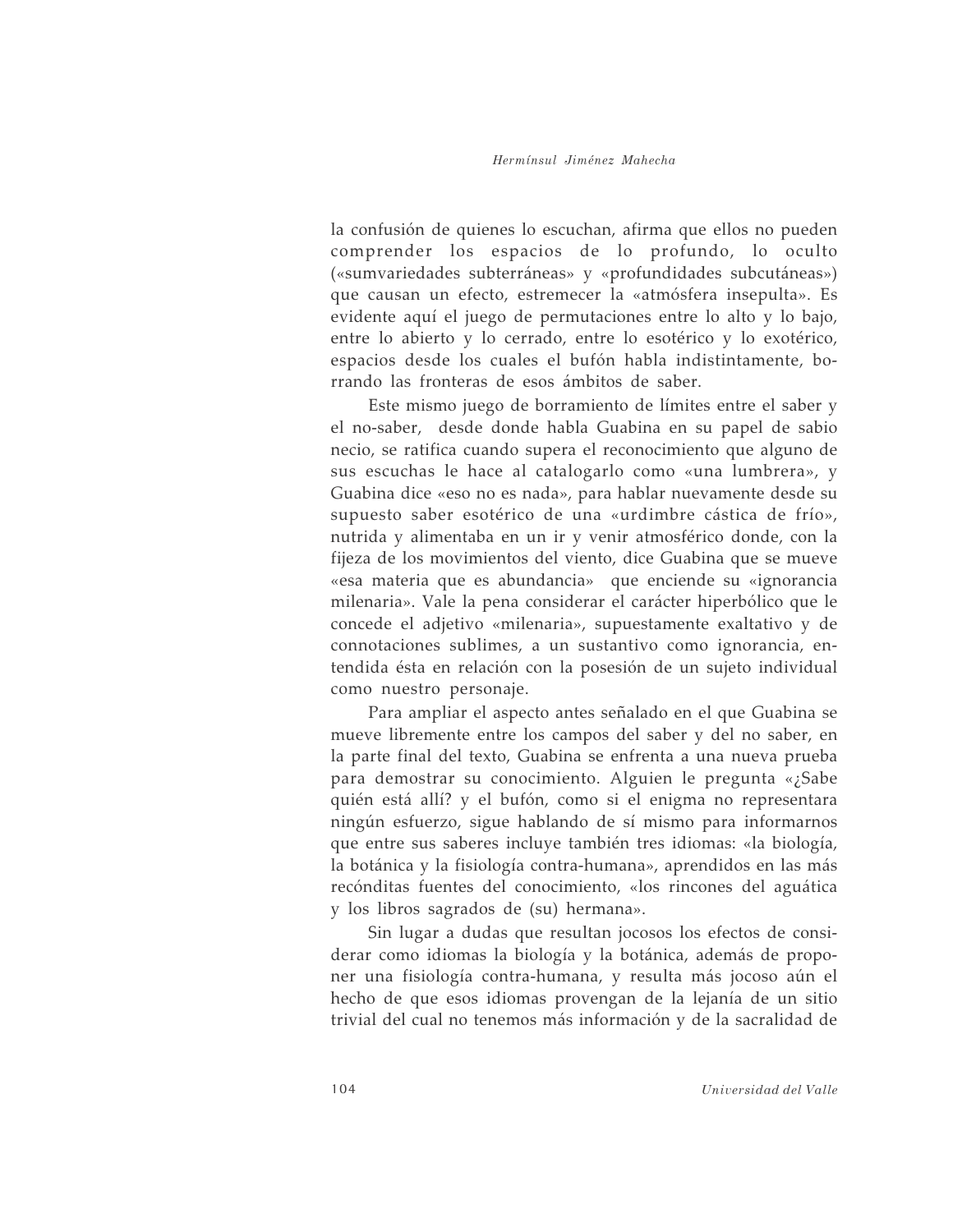una posesión de la hermana del bufón. Complementariamente al conocimiento de los tres idiomas antes referidos, nos dice Guabina que su sabiduría cubre otros campos como ser diestro en «manual de bilingüe contador» y que sabe de geodesia y sicología, además de saber de ciertas ciencias matemáticas aprendidas en un libro de anatomía del que, seguramente, no se precie mucho el maestro Aurelio Baldor, aunque su recuerdo nos llegue por boca del bufón.

Este punto del texto Guabinada, donde se mezclan en igualdad de condiciones todos los saberes y no saberes en la supuesta capacidad de conocimiento universal de nuestro héroe, permite ilustrar uno de los rasgos del carnaval en cuanto su juego de asimilación de las disparidades. En el carnaval, como forma de existencia, todos las verdades son relativas, todos los valores pueden mudar, y de allí la vigencia universal del aire festivo, risueño, familiar. Como efecto del carnaval, entonces,

La actitud libre y familiar se extiende a todos los valores, ideas, fenómenos y cosas. Todo aquello que había sido cerrado, desunido, distanciado por la visión jerárquica de la vida normal entra en contactos y combinaciones carnavalescas. El carnaval une, acerca, compromete y conjuga lo sagrado con lo profano, lo alto con lo bajo, lo grande con lo miserable, lo sabio con lo estúpido, etcétera (Bajtín, 1993:173-174).

Para cerrar estas notas acerca de nuestro personaje, Guabina retoma la pregunta que le han formulado acerca de quién es alguien que también está en la cantina; Guabina reconoce a ese alguien como poeta; pero su reconocimiento no obedece a las mismas razones de quien pregunta (suponemos que la fama del poeta en referencia le precede los pasos), sino al hecho trivial de que el poeta recién llegado es visto por Guabina como el nieto de una señora, muchacho habitante de una casa como cualquier vecino y el mérito del poeta es, como en el reflejo de la imagen que lo consagra, conocer a Guabina desde la infancia como poseedor de ese saber hermético, sagrado y risible que se concreta en «una fragancia putrefacta». Y nuevamente el bufón afirma su palabra para demoler las diferencias topográficas que podrían dejarlo a él abajo, como un personaje secundario, frente a un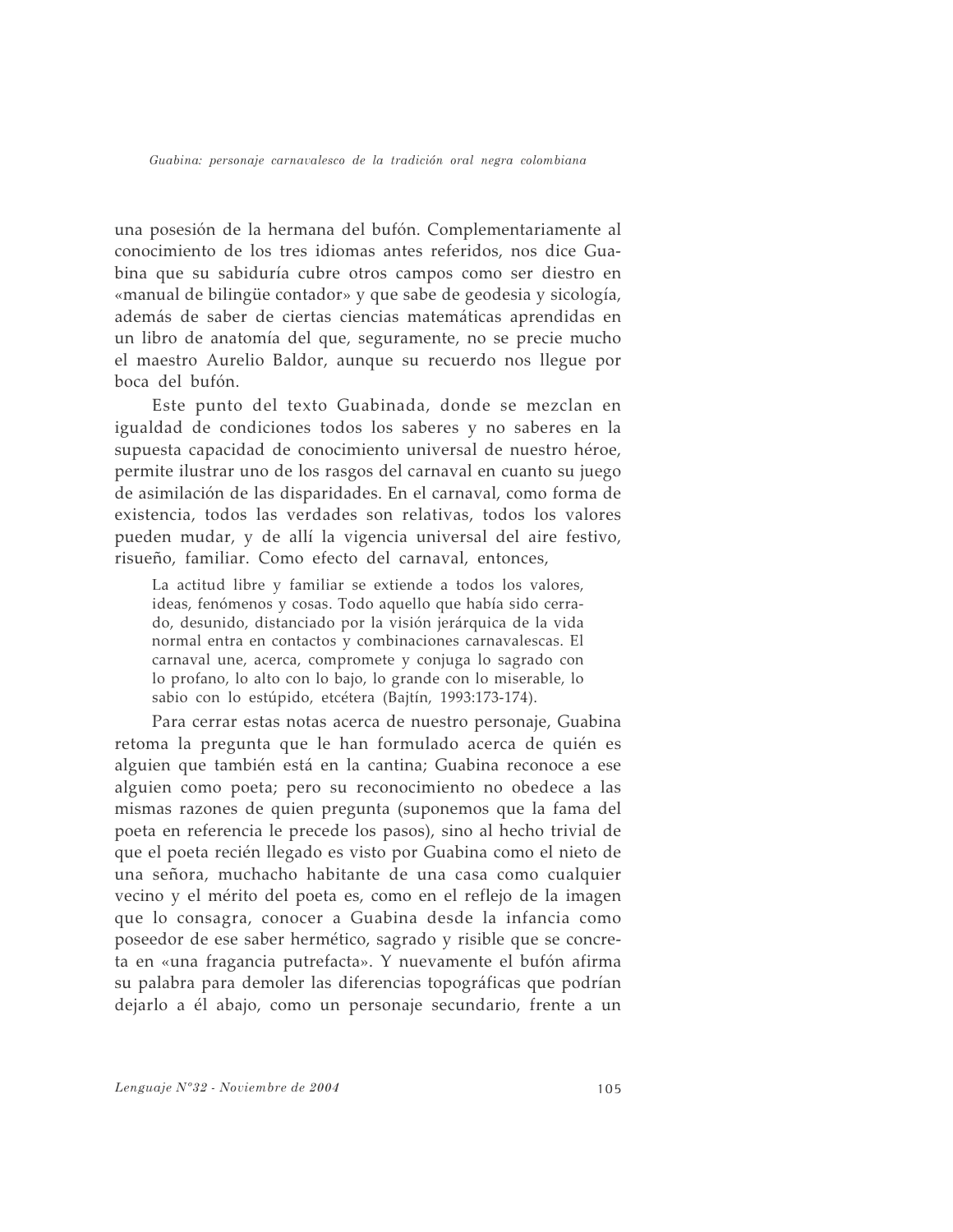famoso poeta que ha llegado a la cantina y al cual tendría que ceder el escenario.

El cierre del texto nos muestra la imagen de nuestro personaje, libre y vital, ajeno a la preocupación de si su palabra pudo convencer o seducir al auditorio, vuelto a cargar la joroba de su saco, sin el peso de la realidad objetiva, sin ninguna otra tarea que asumir su papel de sabio necio, orondo dromedario convertido en rey de burlas que le merece tomar otro trago y seguir su camino dejando la estela de humo de tabaco que cierra la cuarteta final.

# 5. CONCLUSIÓN

La lectura y el análisis de «Guabinada» nos muestran un texto narrativo como marco general, en forma versificada, donde, mediante un diálogo entre Guabina y su auditorio, se pone de manifiesto el tono cómico, ambivalente y festivo propio de un texto que comparte el principio de la carnavalización del lenguaje.

La valoración carnavalesca del texto de Guabinada y del personaje Guabina puede hacerse en conexión directa con el género cómico derivado del «diálogo socrático» en cuanto recupera las formas de interlocución entre unos supuestos «discípulos» y un maestro de la necedad que enuncia su ambigua verdad, a gritos según dice el texto, «aguijoneado a ratos por unos estudiantes». Uno de los efectos enunciativos generales del texto que no puede olvidarse para señalar su carácter carnavalesco es, precisamente, poner en voz alta, en el plano elevado de la oratoria el contenido paródico de las palabras de Guabina, convertido en maestro de un saber que no tiene límites, ni esencia, ni profundidad, pero que se hace entender como si fuera la voz de un supuesto maestro.

Quizás las formas específicas de la enunciación de nuestro héroe no sean exactamente las mismas que podríamos encontrar en un personaje rabelesiano, en el que la exaltación de la materialidad del cuerpo y de la vida sexual, demuestran la capacidad regenerativa que, en su ciclo agrícola y de las estaciones, tiene el tiempo; por ello no encontramos en Guabinada las imprecaciones,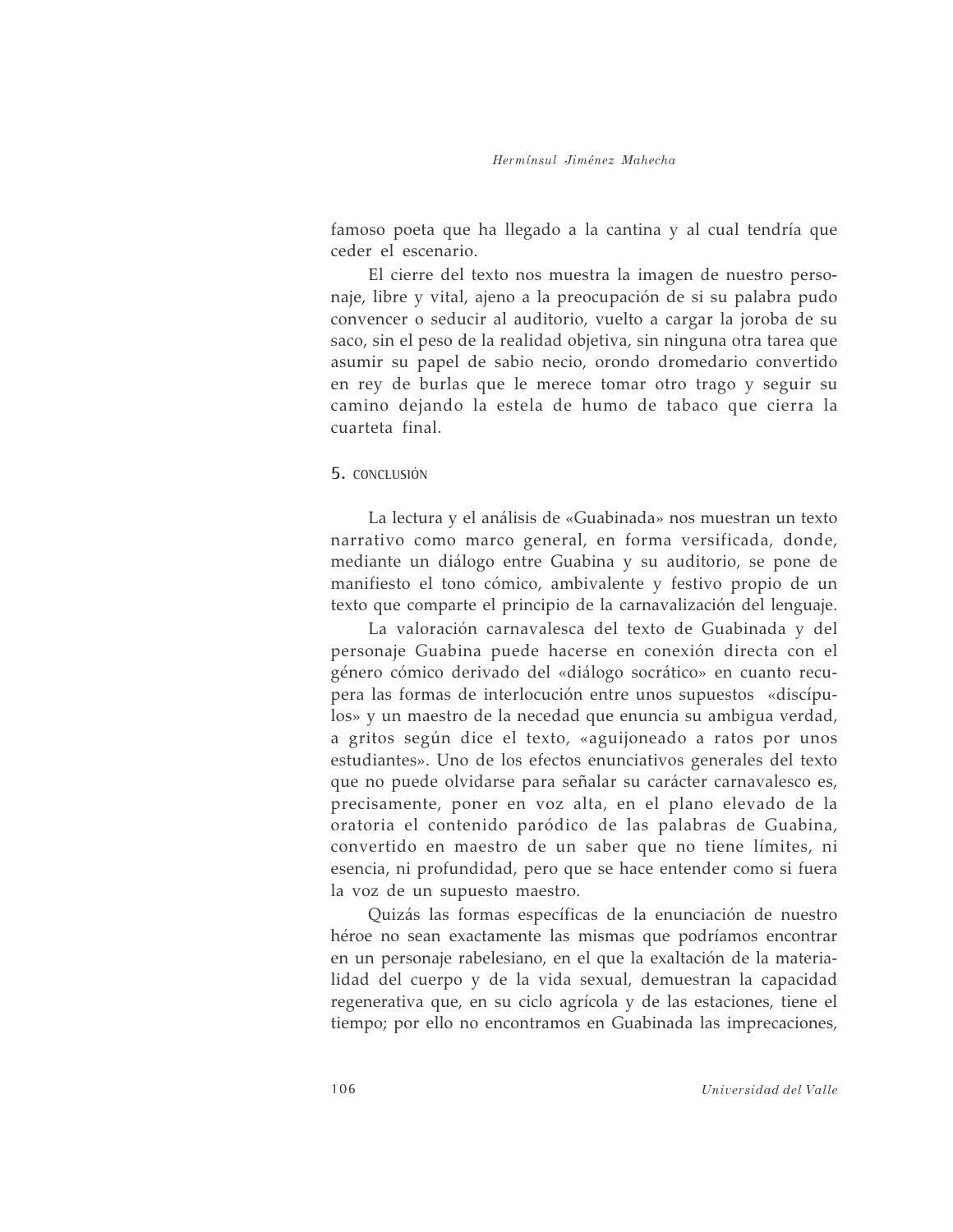las injurias, las blasfemias y los conjuros del más acendrado realismo grotesco que se regodea en la exaltación de la materialidad del cuerpo. Sin embargo, como un epígono de ese mundo cómico del carnaval, Guabina se nos presenta como el sabio necio, el bufón que se convierte en rey de burlas de la cantina y logra, mediante su palabra, alcanzar el efecto ambivalente de la risa que llena de alegría y, al mismo tiempo, corroe y se burla, «niega y afirma, amortaja y resucita a la vez» (Bajtín, 1989:17); por efecto del carnaval de la palabra de Guabina las fronteras del mundo serio se borran, las distancias entre los hombres cultos y letrados y los incultos e iletrados desaparecen, de forma que lo sagrado y lo profano son una misma cosa, lo sublime y lo intrascendente se mezclan, en el que la rueda de los significados gira trasponiendo y relativizando los valores, siendo Guabina el poeta que no hace poesía en serio, siendo el estudiante y su maestro, a la vez; en resumen, a través de la boca de Guabina, el bufón negro de este poema, la sabiduría y la tontería son un mismo reino desde donde gobierna la risa demoledora y generatriz.

#### REFRENCIAS BIBLIOGRÁFÍCAS

- BAJTIN, M. (1989) La cultura popular en la Edad Media y en el Renacimiento. El contexto de Francois Rabelais. Trad. Julio Forcat y César Conroy. Alianza, Madrid, 430 p.
- BAJTIN, M. (1993) Problemas de la poética de Dostoievsky. Trad. Tatiana Bubnova. F. C. E., México, 379 p.
- DUCROT, O. (1988) Polifonía y Argumentación. Universidad del Valle, Cali, 190 p.
- GARCÍA-P. y Puigross, R. (1978) Pequeño Larousse Ilustrado. Amorrortu, Buenos Aires.
- MANCERA, N. (1993) «Discurso carnavalesco en «El Príncipe Tulicio», cuento de tradición oral del litoral pacífico colombiano». En Cuadernos de Maestría en Lingüística, Nº 1, Universidad del Valle, Cali, noviembre, pp. 53-68.
- MENA ORTIZ, H. (1996) Modos de producción simbólica e imaginarios en las relaciones de alianza y parentesco en la Comunidad de Bututo, Putumayo. Tesis de maestría en Etnoliteratura, Universidad de la Amazonia,.
- PUERTA, E. (1993) «Aproximación lingüística a La Tunda, relato de tradición oral de la costa pacífica colombiana». En Cuadernos de

Lenguaje N°32 - Noviembre de 2004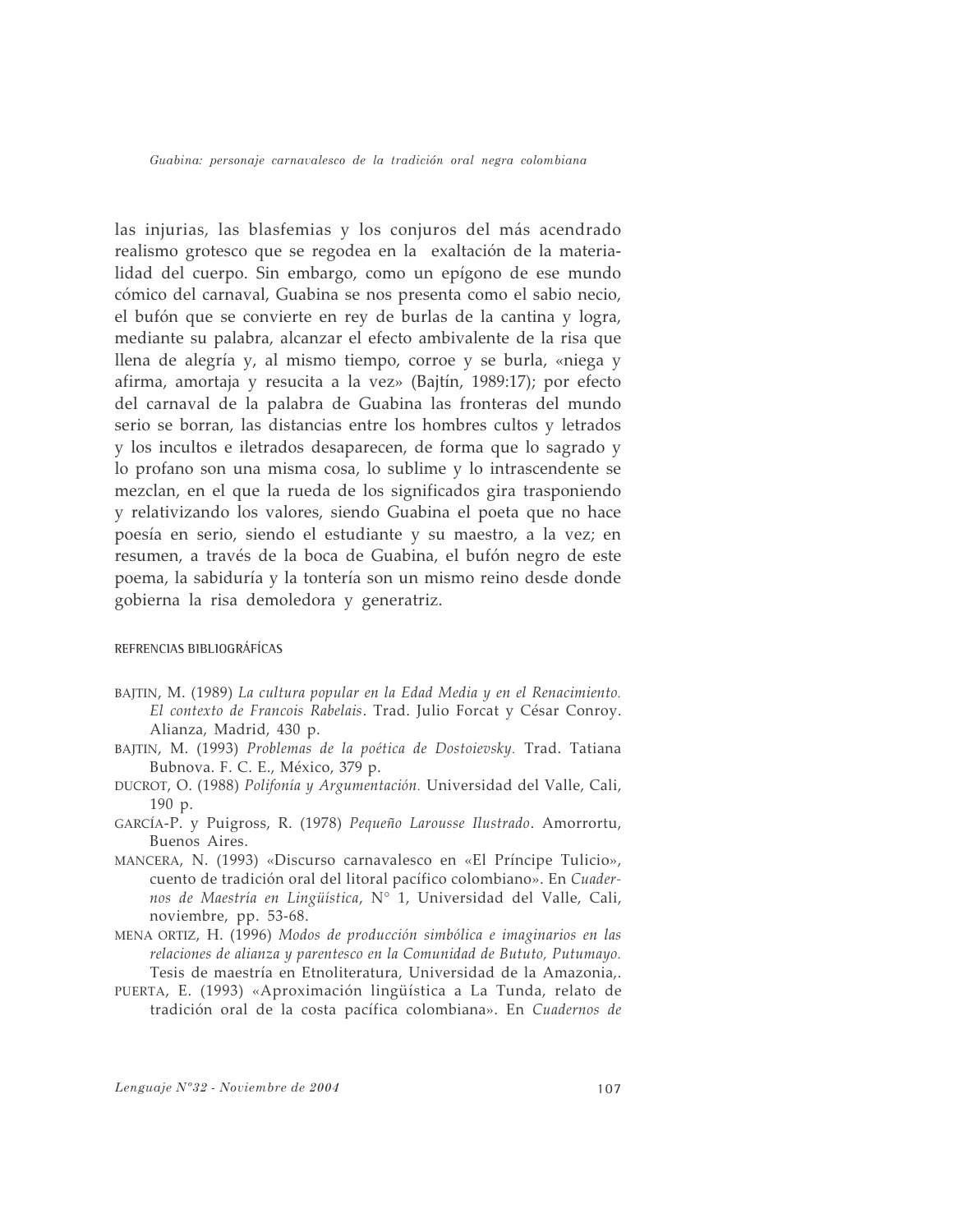Hermínsul Jiménez Mahecha

Maestría en Lingüística,  $N^{\circ}$  1, Universidad del Valle, Cali, noviembre, pp. 32-52.

- REY, A. (2000) La Enseñanza de la lectura en Colombia (1870-1930). Universidad Distrital y Colciencias, Bogotá, 108 p.
- UBIDIA, A. (1985) Poesía Popular Andina, Instituto Andino de Artes Populares - IADAP, Quito, 160 p.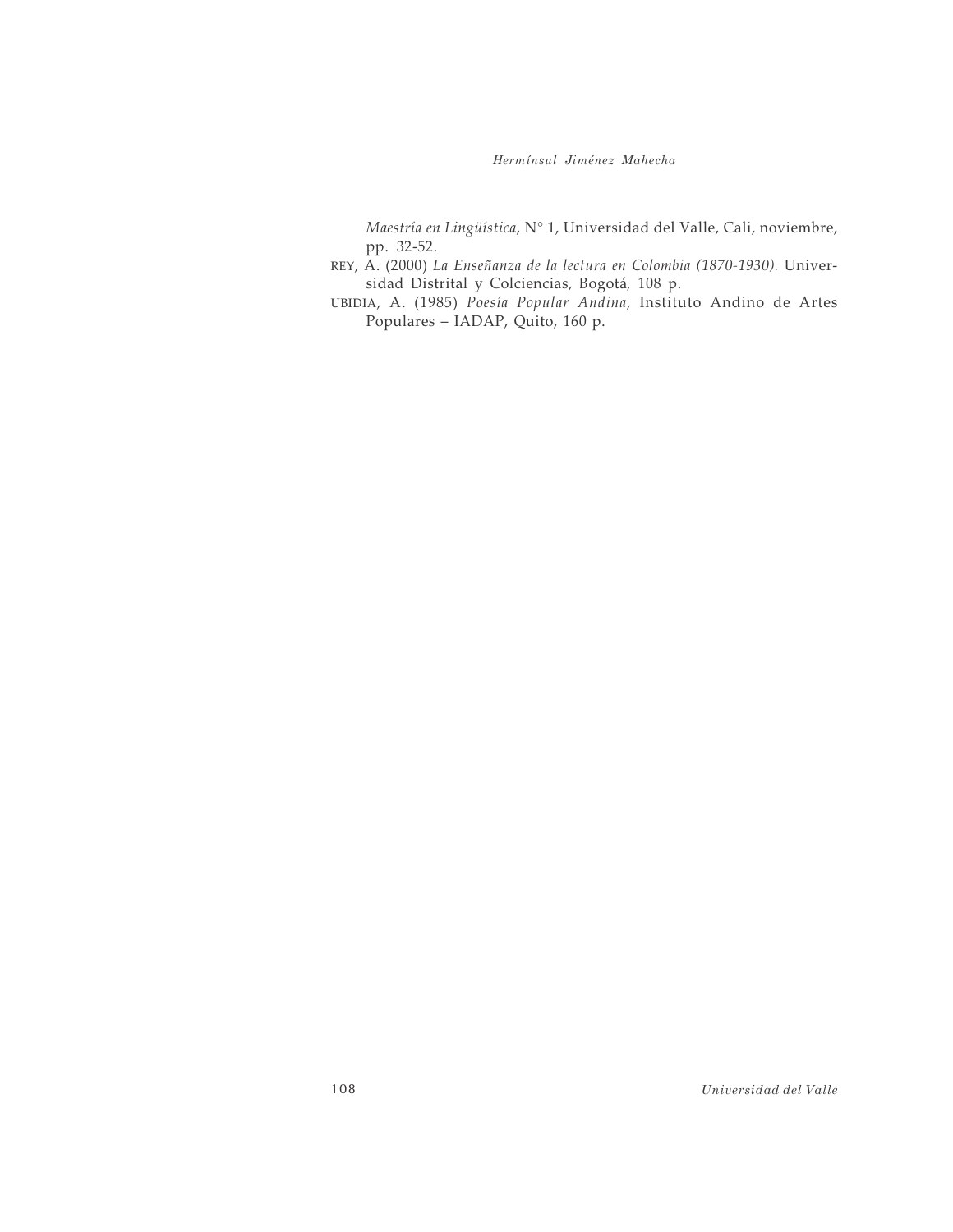# ANEXO: GUABINADA\*

En una noche de esas azas del instante haciendo de las suyas en una cantina aguijoneado a ratos por unos estudiantes entre trago y trago gritaba Guabina:

- Y es que ustedes no saben, ni por gracias, que yo viví veinte años en la eutanasia y allá me alimentaba con la ciencia de los profetas todos de sapiencia y los apocalipsis enlatados; por eso a todos los tengo dominao

Pues, al Toño Murillo con sus pulpas puede auscultarme las externas culpas y ustedes, que se beben el himno nacional en vaso de cristal de qeografía, no pueden comprender la trilogía de mi incapacidad elemental.

- Oiga mano y eso de trilogía ¿qué significa? Usted ques tan amable por qué no nos explica. - No ven, es lo que digo en mi extensa incultura; son turpiales incautos de la palabra oscura y confunden mi aspecto bilateral manflérrimo con un analfabético o algún analfabérrimo; no comprenden por la ciencia oculta que son sumvariedades subterráneas en las profundidades subcutáneas que estremecen la atmósfera insepulta.

- Oiga mano, ¡usté es una lumbrera! - Eso no es nada; mi arcacomia entera es una urdimbre cástica de frío; yo sé mucho de chorlos y bohío y tengo la palabra encadenada de la vitamorfosis de la nada; por eso es que yo siento como plenaria,

Lenguaje N°32 - Noviembre de 2004

<sup>\*</sup> El texto fue narrado por Rosalino Cortés Alván y recogido por Henry Mena, Vicente Pino, Jesús Cañadas e Italina Bejarano durante el trabajo de campo en Bututo, el día 5 de enero de 1995.